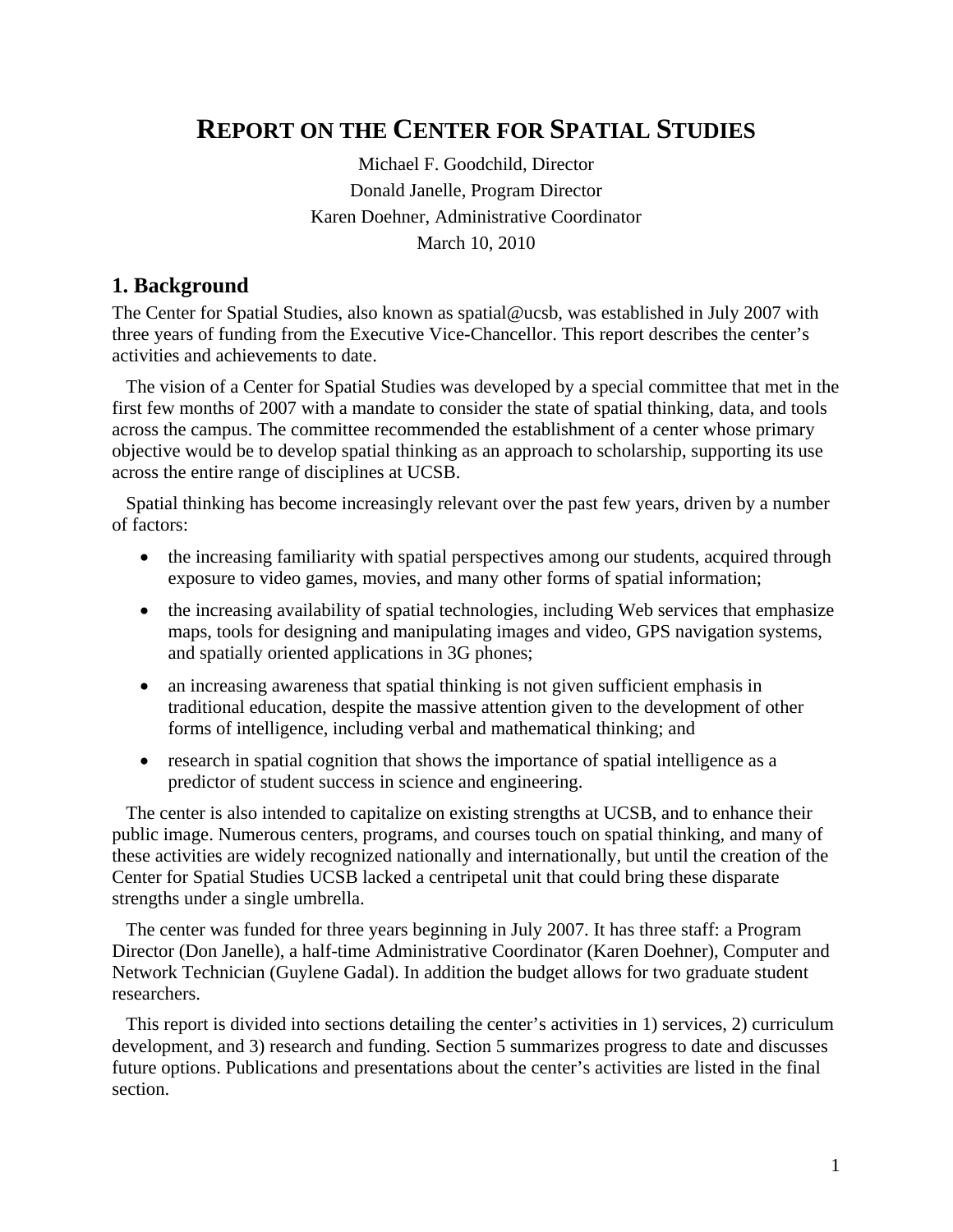# **2. Services**

The center has been designed to provide a number of services to the academic community at UCSB. These include the development of labs and working space where access can be provided to cutting-edge hardware, data, and software tools; the creation of a consulting service and seminar series; community outreach; housing for visitors; international summer workshops; and a conference series. All of these have helped to enrich the resources at UCSB for spatially enabled research, and have contributed to the development of a strong interdisciplinary thread of spatial studies.

### *2.1 Renovations*

Shortly after the establishment of the center three spaces were renovated: Phelps 3510/12, which serves as the center's primary space, Ellison 2616, and Ellison 3625. Phelps 3510/12 had served since 1989 as the UCSB site of the National Center for Geographic Information and Analysis, the subject of a major NSF award. NCGIA still exists as a collaboration between the University of Maine, SUNY Buffalo, and UCSB, under a memorandum of understanding; its activities have now been subsumed under the Center for Spatial Studies. Phelps 3510/12 was stripped, and new offices and workspace were installed, together with a conference space, a large electronic wall display, new servers, and new workstations. The renovation successfully transformed what had become a crowded space into very convenient workstations for students and an ideal environment conducive to the activities of the center.

 Some months later Ellison 2616, which had previously served as a graduate lounge for the Department of Geography, was renovated into a 16-seat computing lab with high-end workstations. This lab is designated for use by graduate students and faculty for center-related activities by graduate students and faculty, and for the international workshops that the center offers each summer. It also houses the help-desk activities of the center.

 Ellison 3625 was also transformed into a workspace for graduate students working on research projects in the area of transportation, and named the Geotrans Lab. It accommodates a large center research project on the LA ports (funded by US DOT), as well as research projects directed by Kostas Goulias.

 All of these facilities benefit from the UCSB site license for ESRI software, for which UCSB receives a significant discount. The cost of the site license has been shared for many years between the various user groups on campus. In addition strong links have been established with the Map and Imagery Laboratory, a major repository of spatial data, and with other groups on campus that manage substantial data resources, including MSI, Facilities Management, and CCBER. The center has chosen this approach of building partnerships as a better alternative to developing its own data-center functions.

### *2.2 Seminar series*

The center has made special efforts to bring together faculty and student researchers from across the campus to exchange ideas and methodologies about spatial thinking and spatial analysis. These include the *ThinkSpatial Brown-bag Forum* and the *Graduate Student Forums*.

 The ThinkSpatial series (beginning in December 2007) has included 33 noontime presentations, featuring UCSB faculty and graduate students from the departments of Art, Computer Science, Geography, Mathematics, Psychology, the Bren School, and the Neuroscience Research Institute, as well as visitors from the Los Alamos National Laboratory,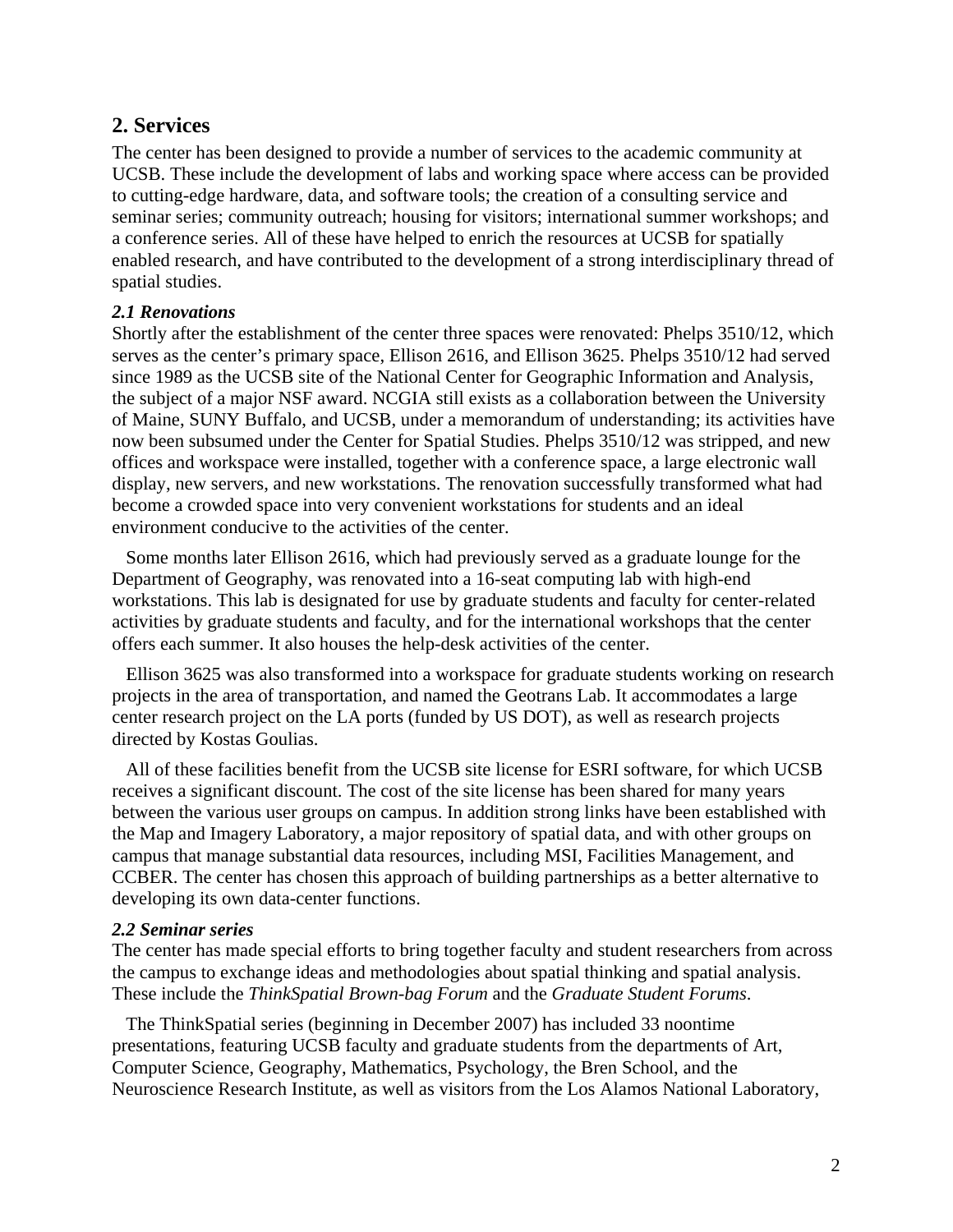the U.S. Geological Survey, and from the universities of Auckland, Bremen, Ohio State, Redlands, Seoul, Temple, Washington, and Wollongong, and from CSU Northridge. These sessions have averaged more than 20 attendees per session, with some attracting as many as 40.

 The Graduate Student Forum features student-organized events, drawing on student participants who have come from Anthropology, the Bren School, Computer Science, Earth Science, Geography, Media Arts, Political Science, and Psychology. These sessions have included the *Spatial Technology Lunch Discussions* (one per academic quarter for student discussion and interdisciplihnary collaboration on spatial research themes) and the *Spatial Technology Coding Circle*. The latter events have focused on applications of the Python language, the PostGIS database management system, the Geoserver data server, and the OpenLayers visualization service, and have examined generic problems with the goal of learning about various technologies and practicing their integration. *Spatial Lightning Talks* are a recent addition to the Graduate Student Forum series, featuring about ten compressed talks on spatial topics over a lunch period.

 The Center has also collaborated with other units on campus in both advertising and sponsoring speakers for special events. These have included:

- With the Department of History (Feb 2009): Jennifer S. Light (Departments of Communication, History, and Sociology, Northwestern University), speaking on "Taking Games Seriously."
- The 10th Annual Dangermond Lecture (May 2009): Shashi Shekhar (Computer Science, University of Minnesota) speaking on "Evacuation Route Planning: Novel Spatiotemporal Network Models and Algorithms."
- The Department of Geography Colloquium (Feb 2010): Susan Cutter (Hazards and Vulnerability Research Institute, University of South Carolina), speaking on "Disaster Resilience and Vulnerability: What to Measure, How to Measure, Why Measure?"

### *2.3 Consulting service*

The center moved quickly to establish a regular consulting service, offering advice to the campus community on the use of spatial data and tools. This has evolved into a weekly event with a broad base of interested users, including faculty, graduate students, and undergraduates. It is staffed by graduate research assistants. Many of the topics concern standard GIS client software, but there is increasing interest in Web programming and server software, and in tools such as Google Earth.

 Since the consultation program began in 2008, support requests have ranged from simple cartographic design advice to complex, multistep spatial information modeling. The following are a sample of projects and departmental affiliations that have received technical support from the spatial@ucsb help desk:

- Inventorying food preparation sites of California prehistoric peoples (Department of Anthropology)
- Mapping California farm labor (Department of Anthropology)
- Modeling harvest pattern change following the creation of a marine preserve (Bren School)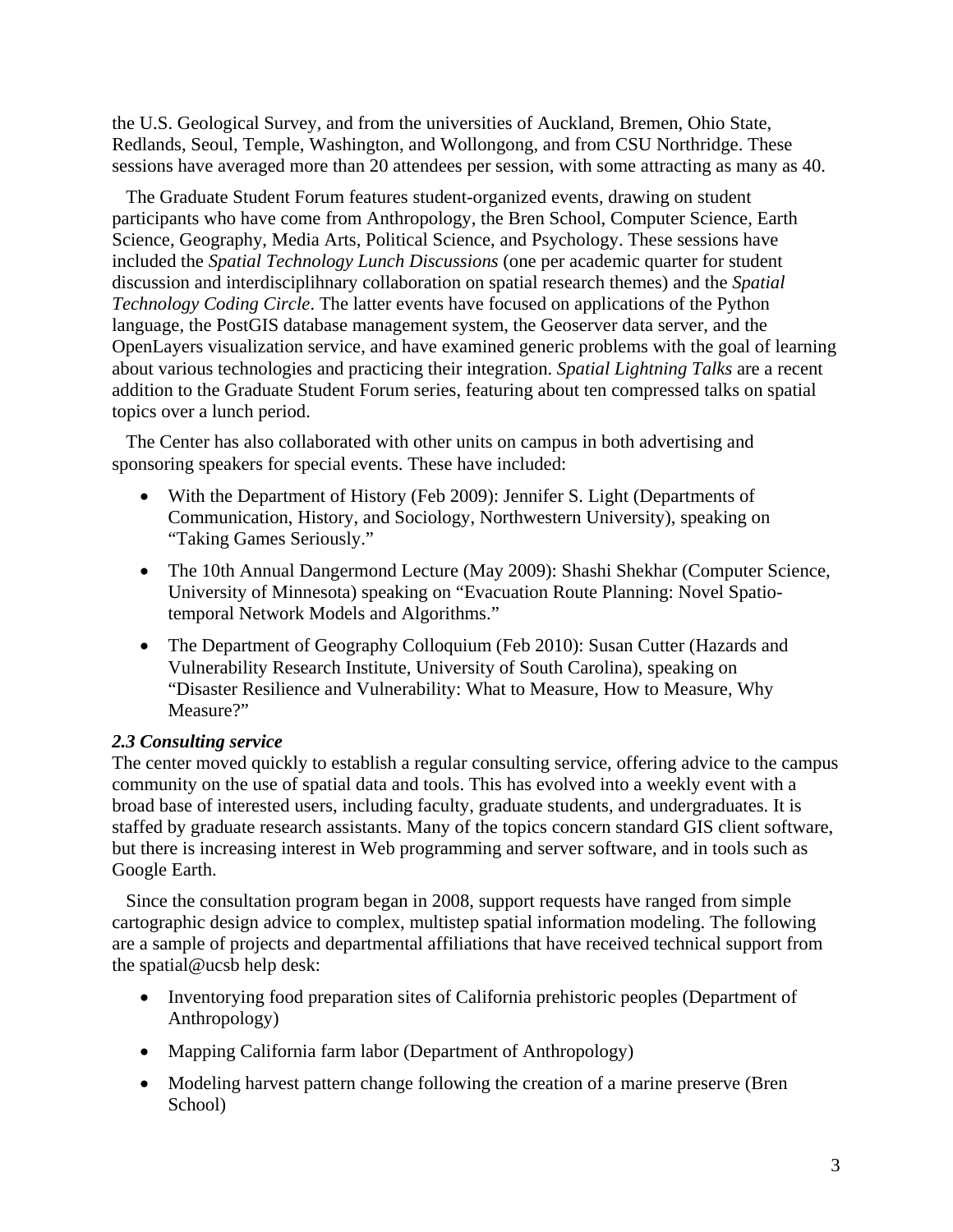- Assessing crime patterns near various categories of media distribution sites (Department of Communication)
- Routing police patrols to disrupt gang activity (Department of Economics)
- Mapping Asian communication infrastructure (Department of Film and Media Studies)
- Delineating information flows for disaster mapping (Department of Geography)
- Analyzing transportation networks and socioeconomic factors on access to education in a developing nation (Department of Geography)
- Identifying dangerous bridges with respect to pedestrian traffic (Department of Political Science)
- Assessing cartographic arrangement against spatial cognition (Department of Psychology), and
- Prescribing maintenance schedules for campus road, parking lot, and paths by quantitatively modeling condition (Design and Construction Services)

### *2.4 Community outreach*

While the primary orientation of the center has been towards the campus, several activities have focused on outreach and relations with the local community. The center's official launch event, in May 2008, was publicized widely, and included two general-interest keynotes:

- Shoreh Elhami, co-founder of GISCorps, a group sponsored by the Urban and Regional Information Systems Association that provides volunteer experts in GIS and related tools to disaster relief efforts; and
- Jack Dangermond, President and co-owner of ESRI, the leading supplier of GIS software located in Redlands, CA.

The event also included a poster display featuring the work of UCSB students and faculty, and projects in the local community. Many of the approximately 250 attendees were able to tour the Four Eyes Lab and the Allosphere, both UCSB facilities with strong spatial orientation.

 In June 2009 a similar event (spatial@ucsb.local09) was sponsored by the center to continue the momentum of local outreach established by the launch, and a third (spatial@ucsb.local10) is planned for June 2010. These events give UCSB undergraduates an excellent opportunity to display and discuss their work, and are co-sponsored with the Channel Islands GIS group, a collaboration among GIS users in Santa Barbara and Ventura Counties. For the 2010 event we plan to feature the Allosphere again, as well as the Map and Imagery Laboratory.

 The four fires that have impacted the Santa Barbara area in the past three years have provided another opportunity for initiatives that emphasize the use of spatial data and tools in emergency management. During the Jesusita Fire a Web site co-organized by one of the center's graduate students, Alan Glennon, provided up-to-the-minute maps and fire status reports, culled from a multitude of online sources. Recently the center has sponsored a visit from Susan Cutter, a professor of geography at the University of South Carolina and an expert on the assessment of social vulnerability to hazards. A series of meetings has been held with local officials and locally based Direct Relief International, with the objective of developing a local project to map social vulnerability in Santa Barbara County.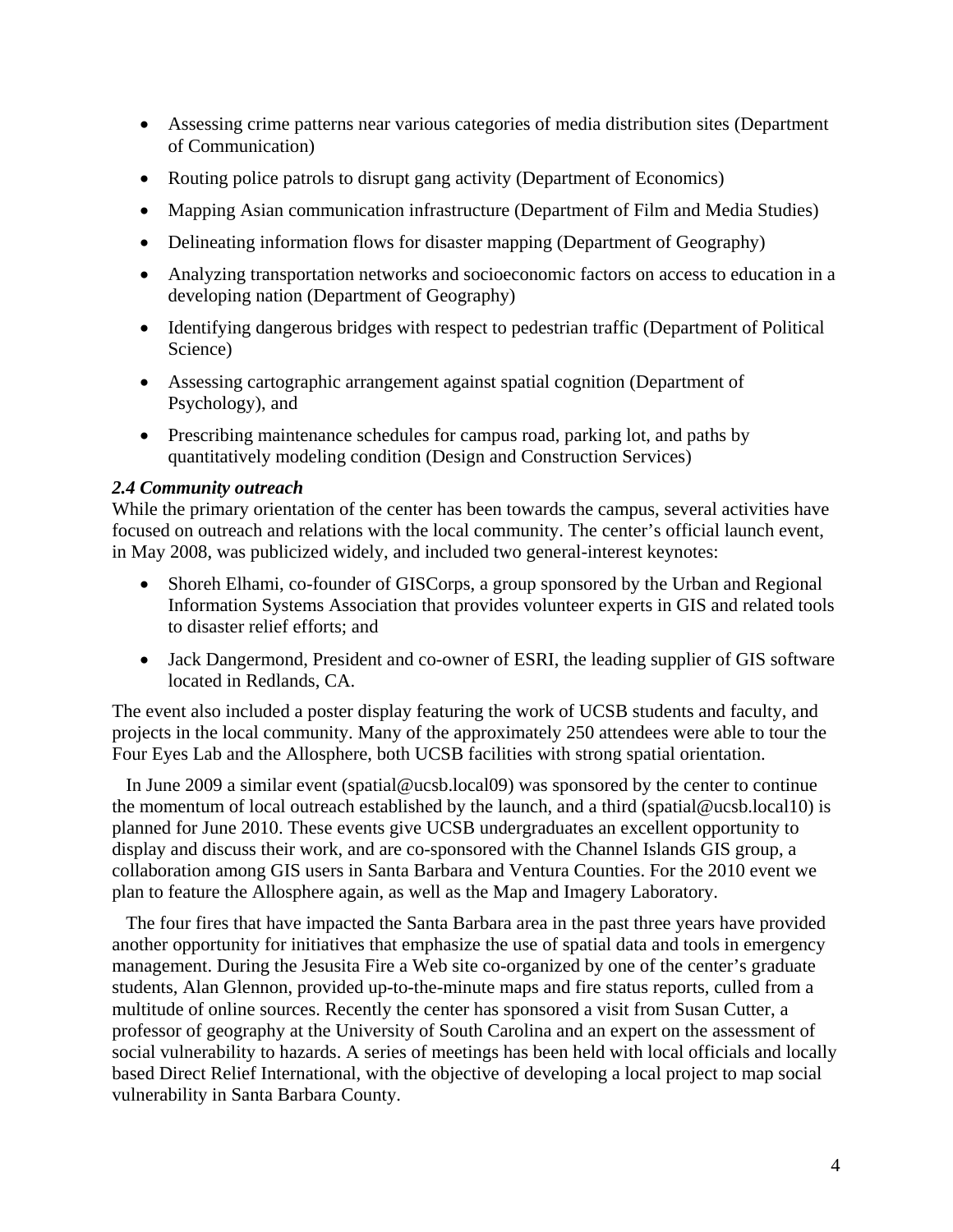### *2.5 Visitors*

The center has hosted several productive visits over the past three years:

- Xiaohua Tong, Tongji University, Shanghai. An expert in the application of statistical methods to the modeling of uncertainty and error in spatial data, Tong visited for the 2008–2009 academic year and worked with Goodchild and graduate student Linna Li on problems associated with the conflation of spatial datasets.
- Kun Lee, University of Seoul. A professor of Urban Sociology, Lee spent a year-long sabbatical as a visiting scholar (2007–2008). He spent his time at spatial@ucsb learning to apply GIS to his research interests, which include survey methodology, census studies, and the labor market.
- Miguel Gómez, Universidad Complutense de Madrid. He collaborated with Professor Stuart Sweeney in the project "Intra-urban industrial location under institutional and accessibility constraints" from 2009–2010, analyzing and separating the factors that explain the location decision of an industrial establishment, and attempting to identify the existence of spatial interaction or clusters. The analysis will be applied to the highly industrialized Madrid region of Spain.
- Arnold Bregt, Professor of Geo-information Science,Wageningen University, The Netherlands, will spend part of a sabbatical year with the center, starting in July 2010. His interests concern research on spatial data infrastructure (SDI) and agent-based modelling. At UCSB he will focus more on human–space interactions, geo-sensor networks, and voluntary geographic information within an SDI context.

Although the space available in Phelps 3510/12 is limited, the center recently received an additional allocation of space for visitors on the  $4<sup>th</sup>$  floor of Ellison Hall. This will allow us to increase the rate at which we accept visitors.

### *2.6 International summer workshops*

For the past two decades UCSB has gained a reputation as a home for workshops offered to senior graduate students and junior faculty during the summer months on a variety of spatial topics. The tradition began with NCGIA and the Varenius Project in the 1990s, and continued with the CSISS and SPACE projects. In 2005 we received two years of funding from the National Institute of Child Health and Human Development for two years of week-long residential workshops aimed at the current cohort of young demographers and population scientists, and in 2008 were successful in proposing five further years of more advanced workshops on topics in spatial analysis. These workshops have traditionally been substantially oversubscribed, and have been unusually successful at attracting graduate students and junior faculty from minority-serving institutions. In 2010 UCSB will host two workshops, one focused on geographically weighted regression and the other on spatial pattern analysis. Participants come from a broad range of disciplines, including demography, epidemiology, the social sciences, and the health sciences. A limited number of positions in the workshops have been filled by participants from UCSB, most recently from the Bren School, Economics, Marine Science, and Sociology. The workshops have also provided instructional experiences for Geography graduate students, who work as teaching assistants.

### *2.7 Conference series*

Another longstanding spatial tradition at UCSB has been the Specialist Meeting, originating in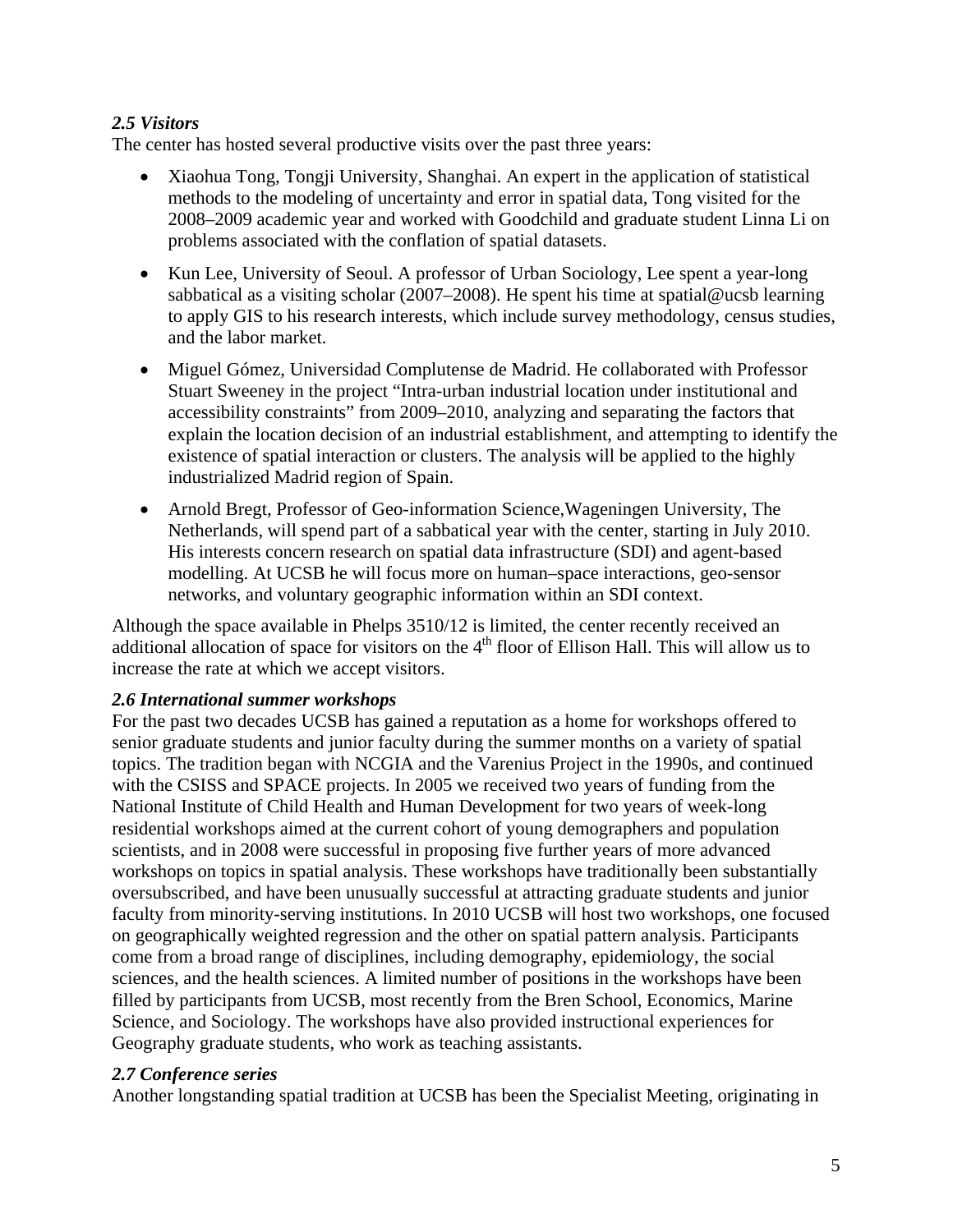1988. These meetings convene 30-40 researchers from around the world to discuss the state of the art in a cutting-edge topic, and to formulate a community research agenda. Almost 50 such meetings have been held, with a variety of funding sources including NSF. In December 2007 shortly after the establishment of the center we organized a specialist meeting on Volunteered Geographic Information, coining the term and beginning a research tradition that has now gathered significant momentum. Two such meetings were held in 2008, one (the International Symposium on Geographic Information Science) to mark the  $20<sup>th</sup>$  anniversary of the funding of the National Center for Geographic Information and Analysis (NCGIA) at UCSB in 1988, and the second (Spatial Thinking in Science and Design) to explore the relationship between fundamental spatial concepts in GIS on the one hand, and the design disciplines on the other. This second meeting was funded by ESRI, and reflects a very active interest on the part of that company in what is being called *geodesign*, or the use of spatial tools and data to provide a scientific basis for landscape architecture, urban planning, and related design activities. That meeting led to a full-scale conference organized and hosted by ESRI in January 2010.

 Another specialist meeting is in the planning stages for December 2010, on the topic of spatial and temporal constraints on network interactions. This topic is attracting significant interest in the intelligence community, and seeks to reconcile two opposing views: the traditional spatial view that distance is a significant constraint on interaction, and the contemporary view that the Internet has obliterated such effects. The center will organize the meeting in collaboration with Kathleen Carley's group of networking theorists at Carnegie Mellon University.

# **3. Curriculum development**

One of the center's goals is to increase student access to courses and instructional materials that build spatial intelligence. Efforts since the establishment of the center have focused on the UCSB undergraduate curriculum; on building interdisciplinary strength at the graduate level; on outreach to the K–12 curriculum; and on creating extensive online resources.

### *3.1 Undergraduate curriculum*

Shortly after the establishment of the center Janelle began an effort to discover interest in spatial topics across UCSB, by identifying centers, faculty, and courses that reflected substantial interest in the core concepts of a spatial perspective. He met with numerous faculty and examined course descriptions, and developed an inventory that eventually included more than 130 courses at the undergraduate upper-division level from 26 departments and programs, and nearly 200 faculty from outside the Department of Geography with research and teaching interests in aspects of spatial scholarship.

 If spatial thinking is a malleable and universally relevant form of intelligence, then the obvious location for it in the curriculum is in the General Education program. But GenEd requirements are widely recognized to be the result of decades of demand from numerous directions on campus, and the process of adding to them has proved to be politically fraught. Consultation with various administrators and faculty led to the conclusion that the most appropriate target should be a minor, so Janelle has invested a large amount of effort over the past two years in developing a proposed program, titled *Spatial Studies*. It includes three tracks, reflecting three different contexts: *Spatial Thinking*, *Space and Place*, and *Spatial Science*.

 Spatial Thinking emphasizes spatial cognition and reasoning associated with problem solving and representation, and applications of both elementary and complex reasoning processes in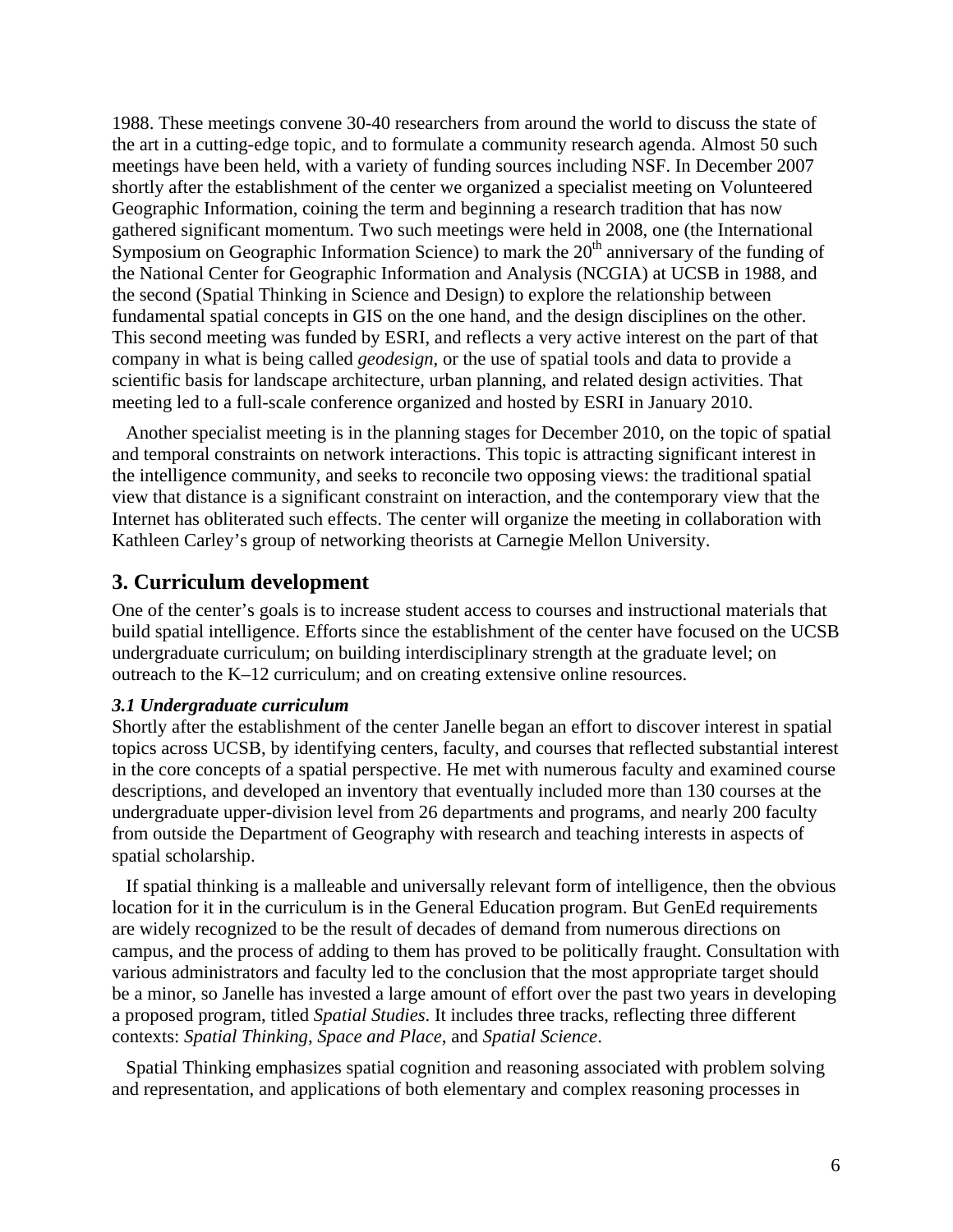different domains of human activity and knowledge development. This focus represents a concentration on the science of spatial learning at individual and societal levels, and on the mental associations that facilitate learning about and functioning within human and natural environments.

 Space and Place builds on courses that apply spatial reasoning and visualization in the humanities. Examples include creative and aesthetic renderings (*e.g.*, stories, visualizations, sounds, and fine arts), the design of lived-in environments that reflect and accommodate human values and activities, the documentation and assessment of affinity to sense of place and region*,*  and communication through use of spatial metaphor and spatialized languages.

 Spatial Science emphasizes the analysis and visualization of information, featuring courses that build methodological and technological competencies for documenting space–time patterns and processes about phenomena in the physical world as well as about behavior and its consequences in the human world. In the design disciplines (including some branches of engineering) the focus is on problem solving and product development that frequently entails the (re)arrangement of spatial entities and documentation of the consequences thereof.

 The proposal for the Spatial Studies minor is complete, with support from all relevant departments, and will be submitted through the campus reviewing agencies shortly.

#### *3.2 Graduate curriculum*

Even at the graduate level it is easy to point to areas where students lack the kinds of critical spatial thinking skills that are needed to make effective use of today's spatial tools, and to conduct research in areas that make extensive use of data and models that are embedded in space and time. A multidisciplinary PhD emphasis would be an excellent way of addressing this gap, by training a cohort of students with a stronger set of critical spatial thinking skills. Accordingly the center submitted two proposals to NSF in 2009, both aimed at providing graduate fellowships and at the eventual target of a multidisciplinary PhD emphasis.

 One proposal was targeted at NSF's GK-12 program, and follows a successful program at UCSB that is now winding down. GK-12 provides graduate fellowships for students interested in working in K–12 classrooms. It was the only UCSB submission for the 2009 competition, so was not subject to a campus review. The proposal received a "highly recommended for funding" rating from its NSF panel, with two Excellent and three Very Good, but did not make the funding cut. The criticisms were minor and can easily be addressed. Several submissions were proposed in the 2010 competition, so there will have to be a selection process in the Office of Research.

 The second proposal was targeted at NSF's IGERT program. It was one of three selected to go forward from UCSB in the 2009 competition, and the preproposal was the only one of these selected by NSF for a full proposal. The full proposal was declined, but the reviews and panel summary were very encouraging, so a new preproposal is being prepared for the 2010 competition, and has been selected as one of four to go forward from UCSB.

#### *3.3 K–12 initiatives*

The center's interest in spatial intelligence spans the entire educational spectrum, but as with undergraduate education it is difficult to find room for it in a crowded curriculum. A project funded by the US Fish and Wildlife Service has allowed us to explore the introduction of spatial concepts into the Grade 6 earth science curriculum. Two middle schools, one in Guadalupe and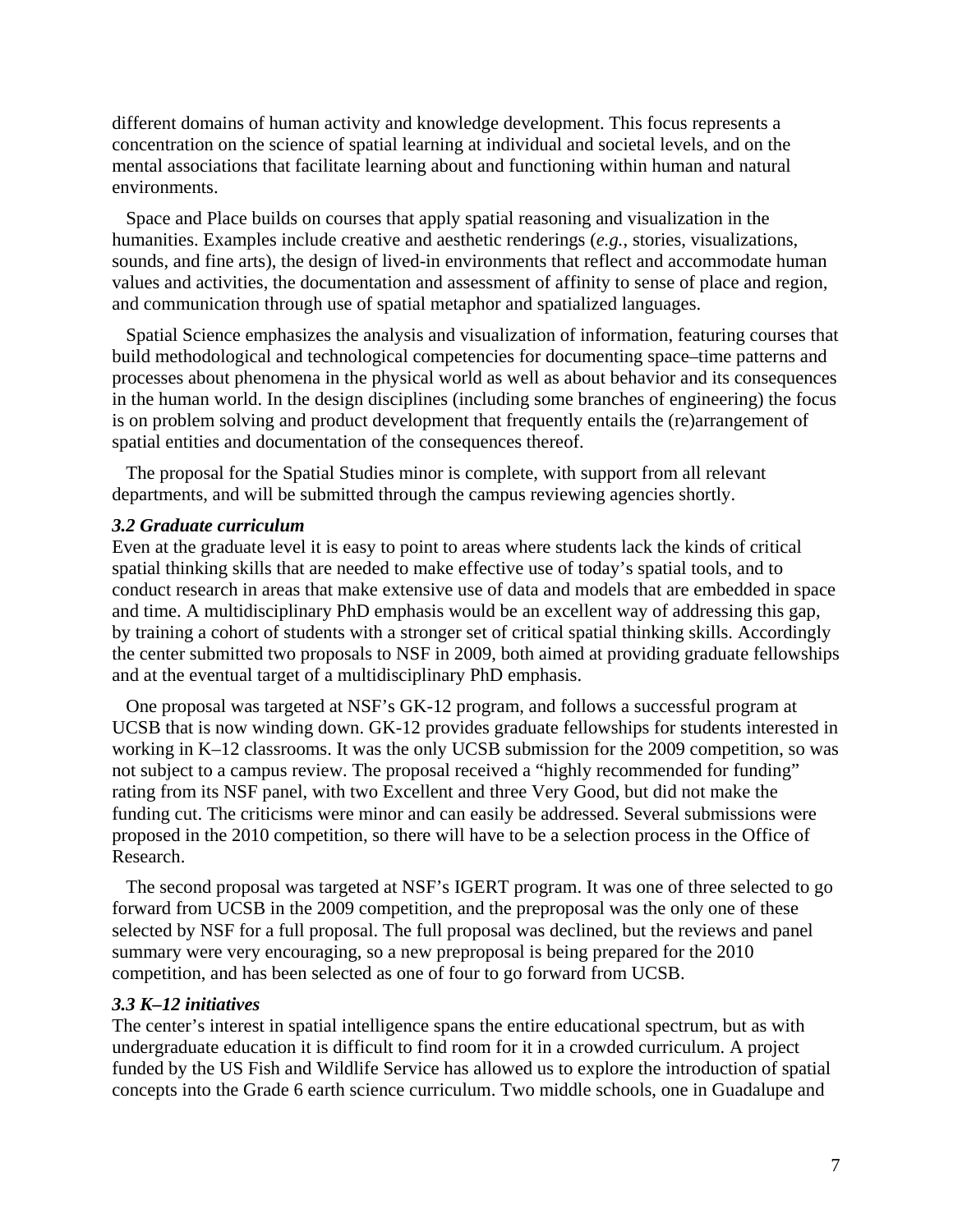the other in Ventura, were selected based on the interests of teachers, and a research assistant (Josh Bader) worked with them over 15 months to develop teaching materials. Simple concepts such as mapping using GPS, identification of plant species, and topographic elevation were explored in what turned out to be a highly successful program. The program formed the nucleus for the almost-successful GK-12 proposal described in the previous section.

#### *3.4 Online resources*

One of the center's significant contributions has been the development of extensive online resources. The main spatial.ucsb.edu site, maintained by a full-time webmaster, provides a wealth of information on the center and its programs, draws attention to events, allows users to see powerpoint and video recordings of presentations, and includes extensive educational resources. In addition the center has developed teachspatial.org as a substantial collection of materials relating to fundamental spatial concepts. Much of this work has been completed by graduate student Karl Grossner.

 Spatial concepts range from very simple ideas acquired in early childhood, such as location, distance, and direction, to far more sophisticated and abstract concepts that are often not acquired at all, not even by people with advanced degrees. This latter category includes the two defining characteristics of spatial data—spatial dependence and spatial heterogeneity—and their significance for the statistical analysis of natural experiments.

 We began this effort by organizing a small workshop in the summer of 2008 in collaboration with the University of Redlands, where Diana Sinton has been tasked with introducing spatial thinking as a persistent theme across the entire university. We invited people from around the US and Canada who have thought deeply about spatial concepts and the development of spatial intelligence. Out of that meeting came a call for a collection of Web resources that would invite contributions from interested academics.

 The development of teachspatial.org was envisioned as occurring in three phases. In the first, the literatures of numerous disciplines would be mined to identify a set of spatial concepts, and these would be made available online with references to original sources. To date we have identified 186, mostly from the literatures of geography, cognitive psychology, landscape architecture, and urban planning. Phase Two is now under way, and consists of the construction of assorted indices and ordinations of the basic set, allowing users to approach the resource from a range of perspectives. Beyond simple alphabetical indexing, we are identifying part–whole relationships, cases of semantic similarity where the same or similar concepts have different names in different disciplines, groupings based on loosely defined categories, and links to state and national curriculum standards. Phase Three will develop instructional materials based on the concepts, and will also look at whether the concepts can be used as the basis of new, more intuitive, and more coherent user interfaces to spatial technology.

 We have also developed relationships with a number of similarly motivated efforts around the world. The SPLINT project at the Universities of Leicester, Nottingham, and London in the UK is also developing online materials, while the Spatial Intelligence and Learning Center, a collaboration between Temple University, Northwestern University, and the University of Chicago, is funded by NSF as a Science of Learning Center.

# **4. Research and funding**

Mention has already been made of two externally funded projects: the work on Grade 6 funded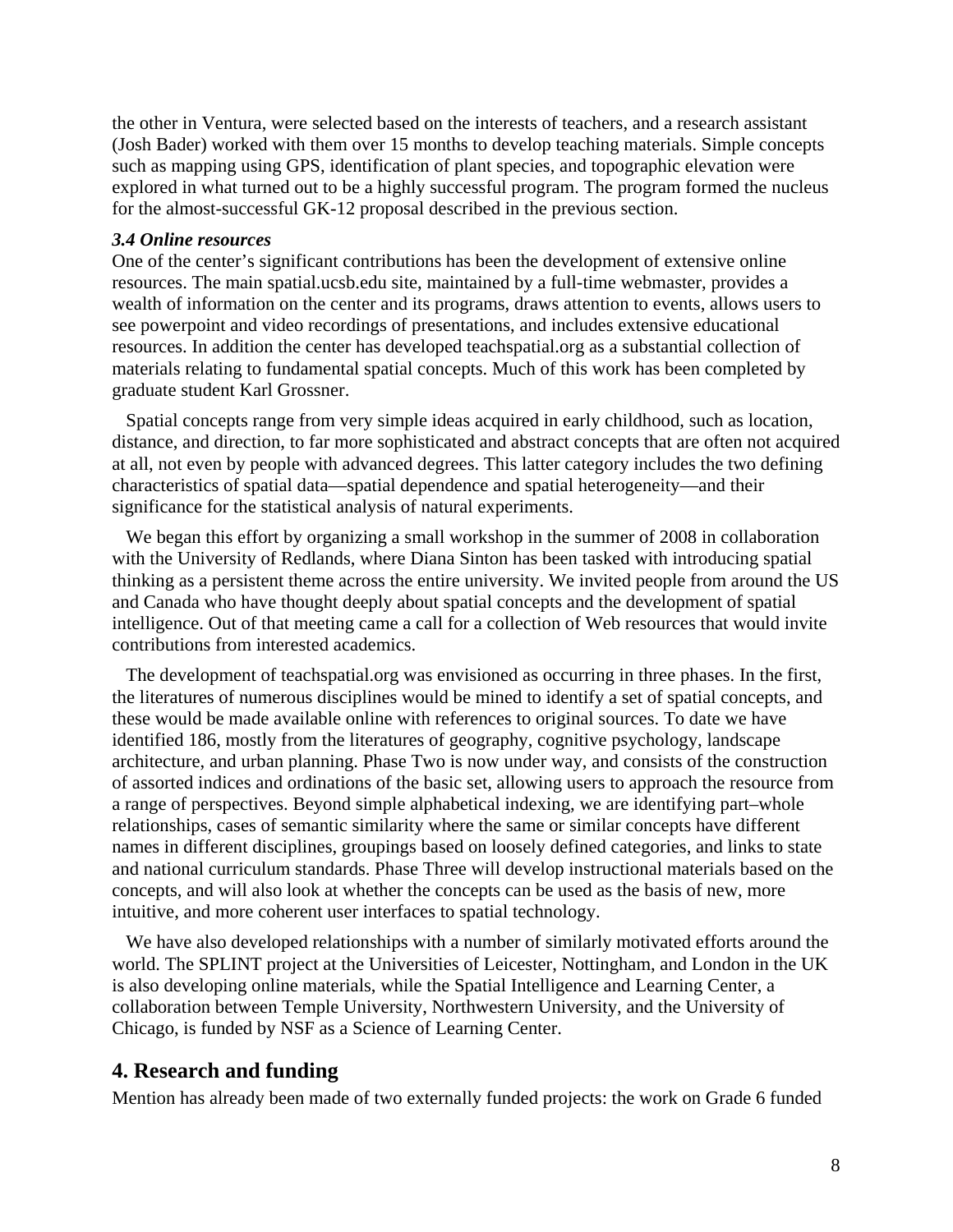by the US Fish and Wildlife Service, and the international summer workshops funded by NICHD. The proposals for graduate funding to GK-12 and IGERT have also been discussed. This section details other sources of external funding that have been developed by the center. Table 1 presents a summary of center funding from all sources.

# *4.1 Endowed chair*

The center has worked closely with UCSB development staff since its inception. ESRI, the leading developer of ESRI software, has had close relationships with UCSB for the past 30 years and has provided substantial funding for research, conferences and workshops, and student support. In December 2009 the owners, Jack and Laura Dangermond, announced their intention to fund an endowed chair at UCSB. Goodchild was selected as the first holder of the chair.

### *4.2 US DOT ports project*

Funded by the US Department of Transportation's Research and Innovative Technology Administration, this project is concerned with improving the efficiency of the trucking operation to and from the Ports of Los Angeles and Long Beach. It is led by Goodchild with Richard Church as co-PI, and with Val Noronha as project manager. Currently approximately 200 trucks are being tracked in and out of the port on a 5-second sampling interval using GPS, and the results provide a real-time database of the movement of a large sample of the roughly 8,000 trucks that move shipping containers in the L.A. Basin. Work by Church and the project's subcontrators has focused on improving the efficiency of the operation, and reducing its air pollution, by optimizing truck routing, minimizing queueing time at the port, and optimizing the handling of containers in the port. The project is currently under a no-cost extension that ends in June 2010, and employs two graduate students at UCSB.

### *4.3 National Geospatial-Intelligence Agency*

The NGA's Academic Research Program is currently funding two projects at the center. The first, with PI Goodchild and co-PI Phaedon Kyriakidis, is examining the application of geostatistical techniques to spatio-temporal data. It is developing new methods of interpolation that use both spatial and temporal evidence, and is also defining confidence limits on the detection of change in temporal sequences of imagery. The project is in its third year of funding, and a no-cost extension will be requested to take the project into 2010–11. Graduate student Guofeng Cao is currently employed on the project and will finish his PhD in 2010.

 The second project was funded in 2009 for two years and optional additional years, with Goodchild as PI and Martin Raubal as co-PI. It focuses on conflation, or the merging of geospatial data sets from disparate sources. The conflation problem is especially current in GIScience because of the rapid proliferation of data sources on the Web. Two graduate students are currently employed on the project: Linna Li (Geography) and Ben Adams (Computer Science).

# *4.4 NSF and Army Research Office: VGI*

The topic of volunteered geographic information (VGI) is currently the focus of two awards, from the NSF Geography and Spatial Sciences program and from the Army Research Office. Both awards were made in 2009 for three years with Goodchild as PI. VGI is the geospatial form of user-generated content, and raises numerous research questions: who contributes, about what, and what assurances lead to confidence in the results? The NSF project is collaborative with colleagues at the University of Washington and Ohio State University. In Santa Barbara, the four recent fire emergencies have provided an excellent case study of the creation and use of VGI in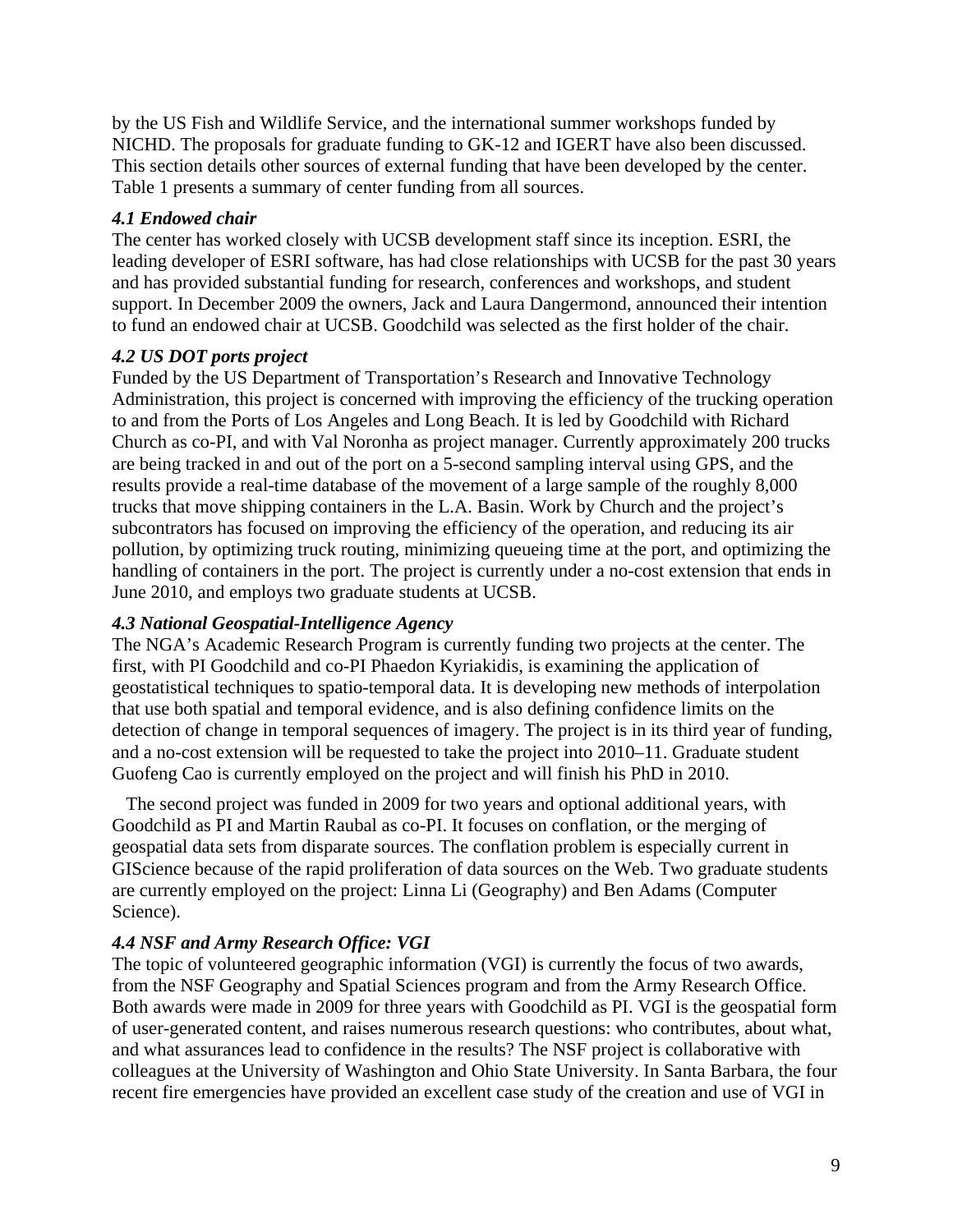time-critical situations. Three undergraduates were employed on the research in the summer of 2009, and graduate student Darren Hardy (Bren) is currently researching the geospatial content of Wikipedia.

# *4.5 Minerals Management Service*

In 2009 the center was awarded a small grant from the Camarillo office of the MMS to develop their geospatial data resources for the Federal part of the coastal zone. The project involves the creation of metadata, cleaning of existing data, and identification of new data sources. The center is collaborating with the Marine Science Institute and is employing graduate student Gargi Chaudhuri (Geography) on the project.

# *4.6 UC Multicampus Research Programs and Initiatives*

In 2009 the center participated in two submissions to the MRPI program, one jointly with UCLA and UC Merced on community sensing and mapping, and the other jointly with UC Riverside on the development of a spatially disaggregated model of the economy, transportation, and land use in the LA Basin. The latter was successful and funded for five years beginning in January 2010. The UCR PI is Richard Arnott, an economist, and Goodchild is the UCSB PI. UCSB's part of the project concerns the construction of a GIS database, and the development of Web services that allow access to the model's forecasts. A full-time Specialist is being hired at UCSB.

# *4.7 NSF: SEEK*

This project to study the spatial skills of Alzheimer's patients was originally proposed by Reg Golledge before his death. It is being directed by Goodchild and Dan Montello, and funds postdoc Andrea Nuernberger.

| <b>Funding</b><br>agency                                                                          | <b>Title</b>                                                                                                                     | <b>Start</b><br>and end    | <b>Award</b>                 |
|---------------------------------------------------------------------------------------------------|----------------------------------------------------------------------------------------------------------------------------------|----------------------------|------------------------------|
| <b>US</b><br><b>Department of</b><br><b>Transportation</b>                                        | MeTrIS: Metropolitan transportation<br>information system applying space-based<br>technologies for freight congestion mitigation | $8/7/07$ to<br>6/30/10     | \$1,995,329                  |
| <b>National</b><br><b>Geospatial-</b><br><b>Intelligence</b><br><b>Agency</b>                     | A geospatial framework for data analysis and<br>modeling across multiple spatial and temporal<br>scales                          | $8/7/07$ to<br>8/6/10      | \$450,000                    |
| <b>National</b><br><b>Institute for</b><br><b>Child Health</b><br>and Human<br><b>Development</b> | Advanced spatial analysis training program for<br>population scientists (subaward from<br>Pennsylvania State University)         | $6/3/08$ to<br>5/31/10     | $$183,592$ to<br><b>UCSB</b> |
| <b>Minerals</b><br><b>Management</b><br><b>Service</b>                                            | <b>GIS</b> research                                                                                                              | 9/24/09<br>to<br>8/15/10   | \$60,000                     |
| <b>National</b><br><b>Geospatial-</b><br><b>Intelligence</b>                                      | Geospatial feature conflation: conceptual,<br>statistical, and optimization approaches                                           | 10/16/09<br>tο<br>10/15/11 | \$288,548                    |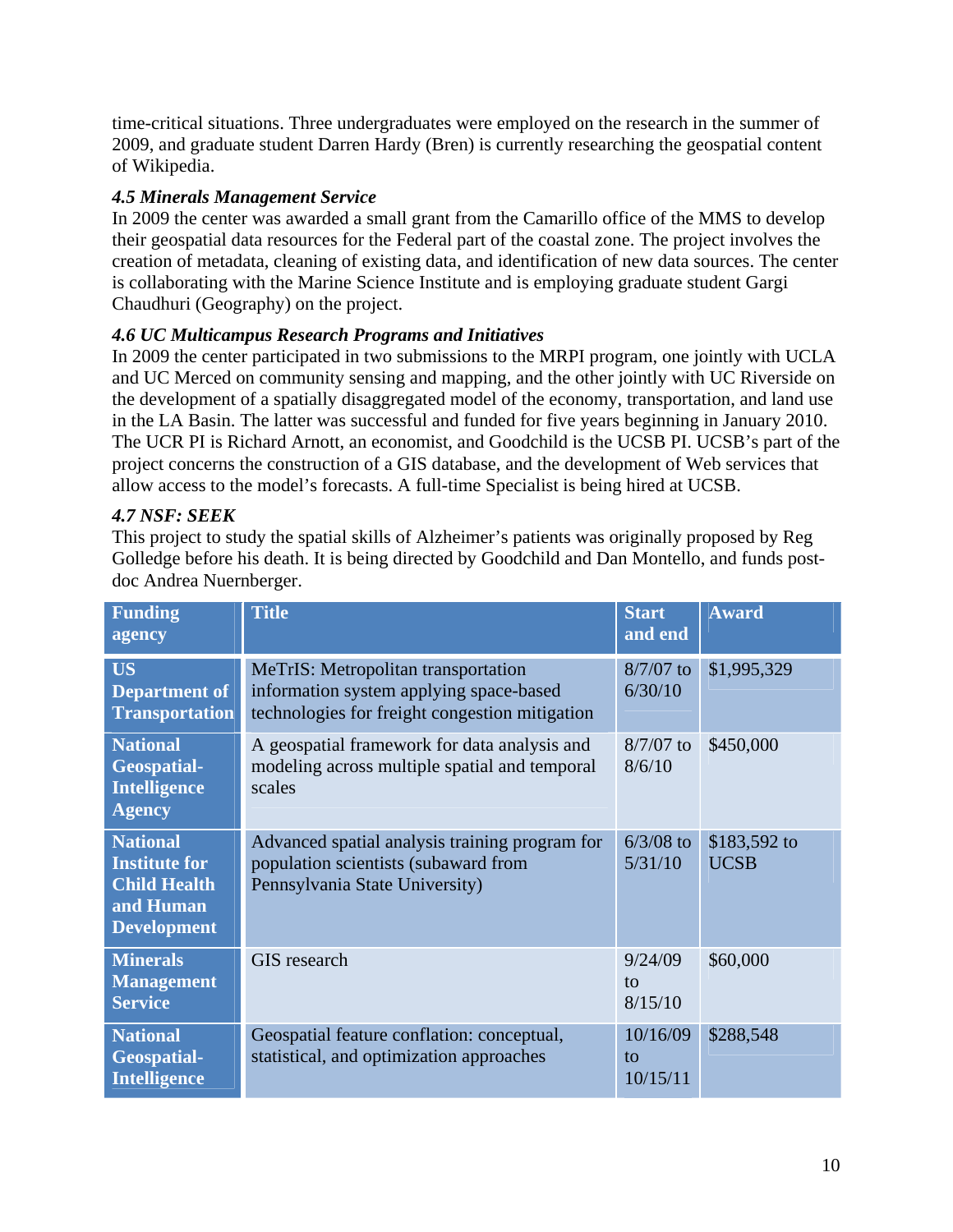| <b>Agency</b>                                          |                                                                                                                                                            |                          |                             |
|--------------------------------------------------------|------------------------------------------------------------------------------------------------------------------------------------------------------------|--------------------------|-----------------------------|
| <b>National</b><br><b>Science</b><br><b>Foundation</b> | Development and assessment of self-assessed<br>scales for everyday environmental knowledge<br>(SEEK)                                                       | $9/1/09$ to<br>2/29/12   | \$200,000                   |
| <b>Army</b><br><b>Research</b><br><b>Office</b>        | User-generated terrain information                                                                                                                         | 6/15/09<br>to<br>6/14/12 | \$237,392                   |
| <b>National</b><br><b>Science</b><br><b>Foundation</b> | Collaborative research: a GIScience approach<br>for assessing the quality, potential applications,<br>and impacts of volunteered geographic<br>information | $6/1/09$ to<br>11/30/12  | \$149,454                   |
| <b>UC Office of</b><br>the President                   | Virtual co-laboratory for policy analysis in<br>Greater LA (subaward from UC Riverside)                                                                    | $1/1/10$ to<br>12/31/14  | \$630,730 to<br><b>UCSB</b> |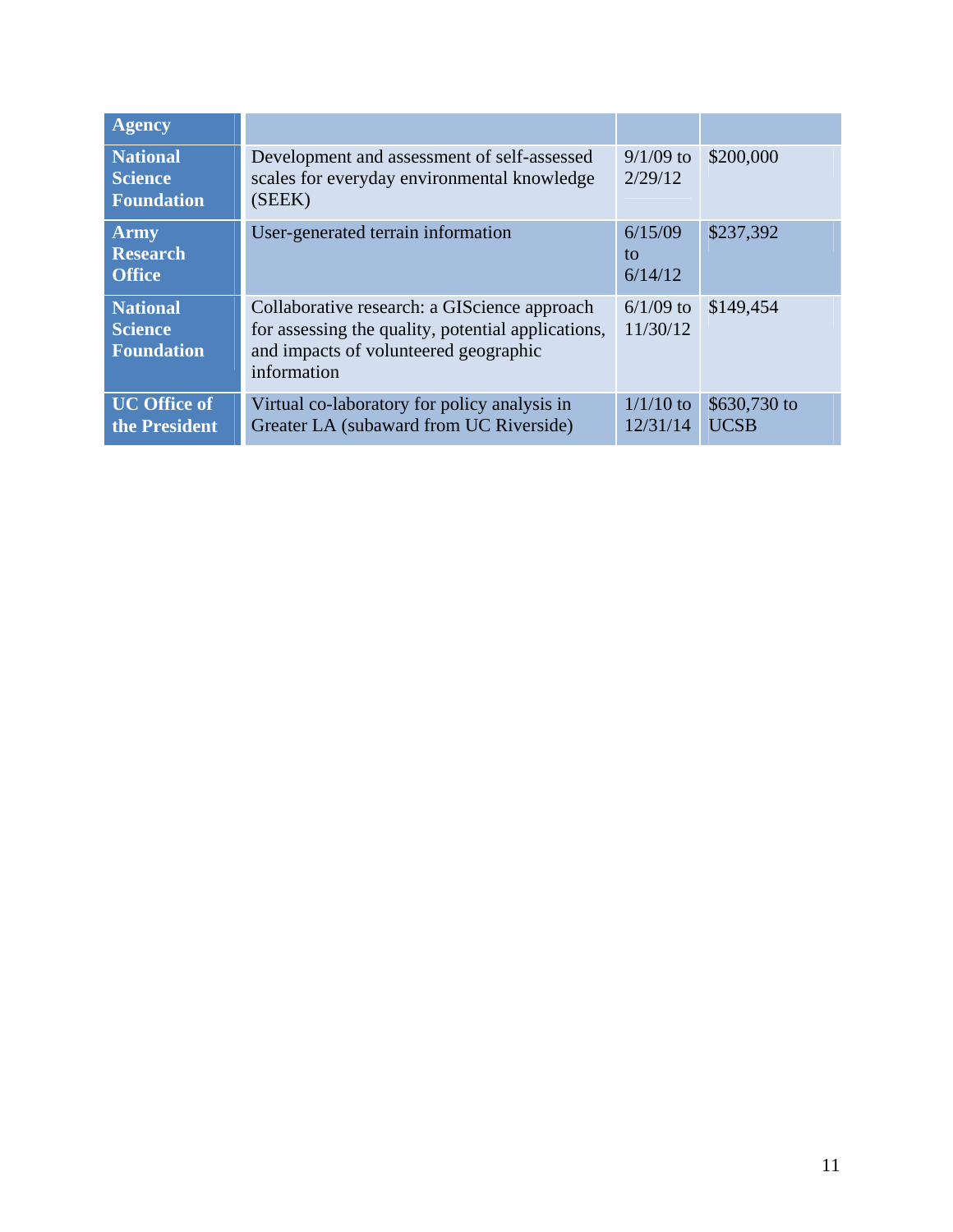# **6. Publications**

The following items published since the inception of the center are directly relevant to its work:

- Y. Liu, Q.H. Guo, J. Wieczorek, and M.F. Goodchild (2010) Positioning localities based on spatial assertions. *International Journal of Geographical Information Science* 23(11–12): 1471–1502.
- M.F. Goodchild, and D.G. Janelle (2010) Toward critical spatial thinking in the social sciences and humanities. GeoJournal 75(1): 3–13.
- M.F. Goodchild (2009) Geographic information systems and science: today and tomorrow. *Procedia Earth and Planetary Science* (Proceedings of the 6th International Conference on Mining Science and Technology) 1: 1037–1043.
- M.F. Goodchild (2009) Geographic information systems and science: today and tomorrow. *Annals of GIS* 15(1): 3–9.
- N. Schuurman (2009) An interview with Michael Goodchild: GIScience and social reordering in the new millennium. *The Information Society: An International Journal* 25(5): 360–363.
- D.G. Janelle, S.R. Hespanha, F.M. Goodchild, and M.F. Goodchild (2009) Workshops and national dissemination of geographic analysis in the social sciences: the CSISS experience in the USA. *Journal of Geography in Higher Education* 33 (Supplement 1): S88–S103.
- M.F. Goodchild (2009) What problem? Spatial autocorrelation and geographic information science. *Geographical Analysis* 41(4): 411–417.
- M.F. Goodchild (2009) The quality of geospatial context. In K. Rothermel, D. Fritsch, W. Blochinger, and F. Dürr, editors, *Quality of Context: First International Workshop, QuaCon 2009*, Stuttgart, Germany. Lecture Notes in Computer Science 5786, pp. 15–24. Berlin: Springer.
- E. Pultar, M. Raubal, T.J. Cova, and M.F. Goodchild (2009) Dynamic GIS case studies: wildfire evacuation and volunteered geographic information. *Transactions in GIS* 13 (Supplement 1): 85–104.
- D.G. Janelle and M.F. Goodchild (2009) Location across disciplines: reflections on the CSISS experience. In H.J. Scholten, R. van de Velde, and N. van Manen, editors, *Geospatial Technology and the Role of Location in Science*, pp. 15–29. Amsterdam: Springer Netherlands.
- M.F. Goodchild (2009) 029 GIScience and Systems; 034 GIS and Cartography; 438 First Law of Geography; 503 Quantitative Methodologies; 553 Uncertainty. In R. Kitchin and M. Thrift, editors, *International Encyclopedia of Human Geography*. New York: Springer.
- M.F. Goodchild (2009) Modeling the earth: A short history. In M. Dodge, R. Kitchin, and C. Perkins, editors, *Rethinking Maps: New Frontiers in Cartographic Theory*, pp. 83–96. New York: Routledge.
- M.F. Goodchild (2009) Virtual geographic environments as collective constructions. In H. Lin and M. Batty, editors, *Virtual Geographic Environments*, pp. 15–24. Beijing: Science Press.
- M.F. Goodchild (2009) Location-based services. In M. Madden, editor, *Handbook of Geographic Information Systems*, pp. 779–786. Bethesda, MD: American Society for Photogrammetry and Remote Sensing.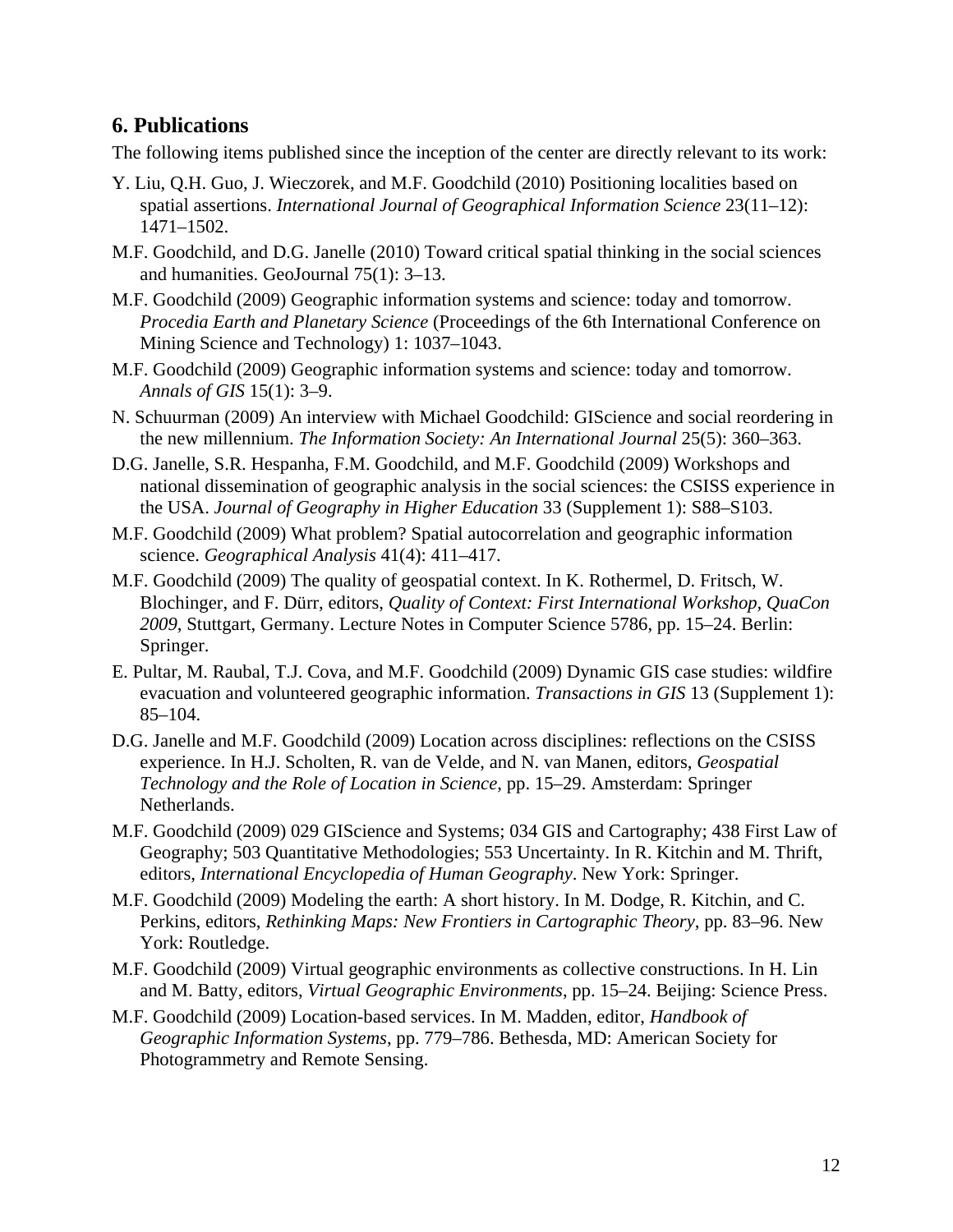- P.A. Longley, M.F. Goodchild, D.J. Maguire, and D.W. Rhind (2009) Geographic information science. In M. Madden, editor, *Handbook of Geographic Information Systems*, pp. 19–24. Bethesda, MD: American Society for Photogrammetry and Remote Sensing.
- S.R. Hespanha, F.M. Goodchild, and D.G. Janelle (2009) Spatial thinking in the undergraduate social science classroom. *Journal of Geography in Higher Education* 33 (Supplement 1): S17–S27.
- M.F. Goodchild (2009) Challenges in spatial analysis. In A.S. Fotheringham and P.A. Rogerson, editors, *The SAGE Handbook of Spatial Analysis*, pp. 465–480. Los Angeles: SAGE.
- M.F. Goodchild (2009) Neogeography and the nature of geographic expertise. *Journal of Location Based Services* 3(2): 82–96.
- M.F. Goodchild, J.-X. Zhang, and P. Kyriakidis (2009) Discriminant models of uncertainty in nominal fields. *Transactions in GIS* 13(1): 7–23.
- E. Pultar, M. Raubal, and M. Goodchild (2008) GEDMWA: Geospatial Exploratory Data Mining Web Agent. In W. Aref, M. Mokbel, H. Samet, M. Schneider, C. Shahabi, and O. Wolfson, editors, *16th ACM SIGSPATIAL International Conference on Advances in Geographic Information Systems (ACM GIS 2008), Irvine, CA, USA* , pp. 499–502.
- M.F. Goodchild (2009) Putting research into practice. In A. Stein, W. Shi, and W. Bijker, editors, *Quality Aspects of Spatial Data Mining*. Boca Raton: CRC Press, pp. 345–356.
- P.A. Longley and M.F. Goodchild (2008) The use of geodemographics to improve public service delivery. In J. Hartley, C. Donaldson, C. Skelcher, and M. Wallace, editors, *Managing to Improve Public Services. Cambridge: Cambridge University Press*, pp. 176–194.
- Y. Deng, M.F. Goodchild, and X. Chen (2008) Using NDVI to define thermal south in several mountainous landscapes of California. *Computers and Geosciences* 35: 327–336.
- M.F. Goodchild (2008) spatial@ucsb: a new kind of campus GIS center? *ArcNews* (Fall) and *ArcWatch* (October).
- M. Craglia, M.F. Goodchild, A. Annoni, G. Camara, M. Gould, W. Kuhn, D.M. Mark, I. Masser, D.J. Maguire, S. Liang, E. Parsons (2008) Next-generation Digital Earth. A position paper from the Vespucci Initiative for the Advancement of Geographic Information Science. *International Journal of Spatial Data Infrastructure Research* 3: 146–167.
- T.J. Cova, H.J. Miller, K. Beard, A.U. Frank, and M.F. Goodchild, editors (2008) *Geographic Information Science*. Proceedings, 5th International Conference, GIScience 2008, Park City, UT, September.
- M.F. Goodchild (2008) Commentary: whither VGI? *GeoJournal* 72: 239–244.
- M.F. Goodchild (2008) Geospatial technologies and homeland security: Challenges and opportunities. In D.Z. Sui, editor, *Geospatial Technologies and Homeland Security: Research Frontiers and Future Challenges*, pp. 345–353. Dordrecht, The Netherlands: Springer.
- M.F. Goodchild and L.L. Hill (2008) Introduction to digital gazetteer research. *International Journal of Geographical Information Science* 22(10): 1039–1044.
- M.F. Goodchild (2008) Statistical perspectives on geographic information science. *Geographical Analysis* 40(3): 310–325.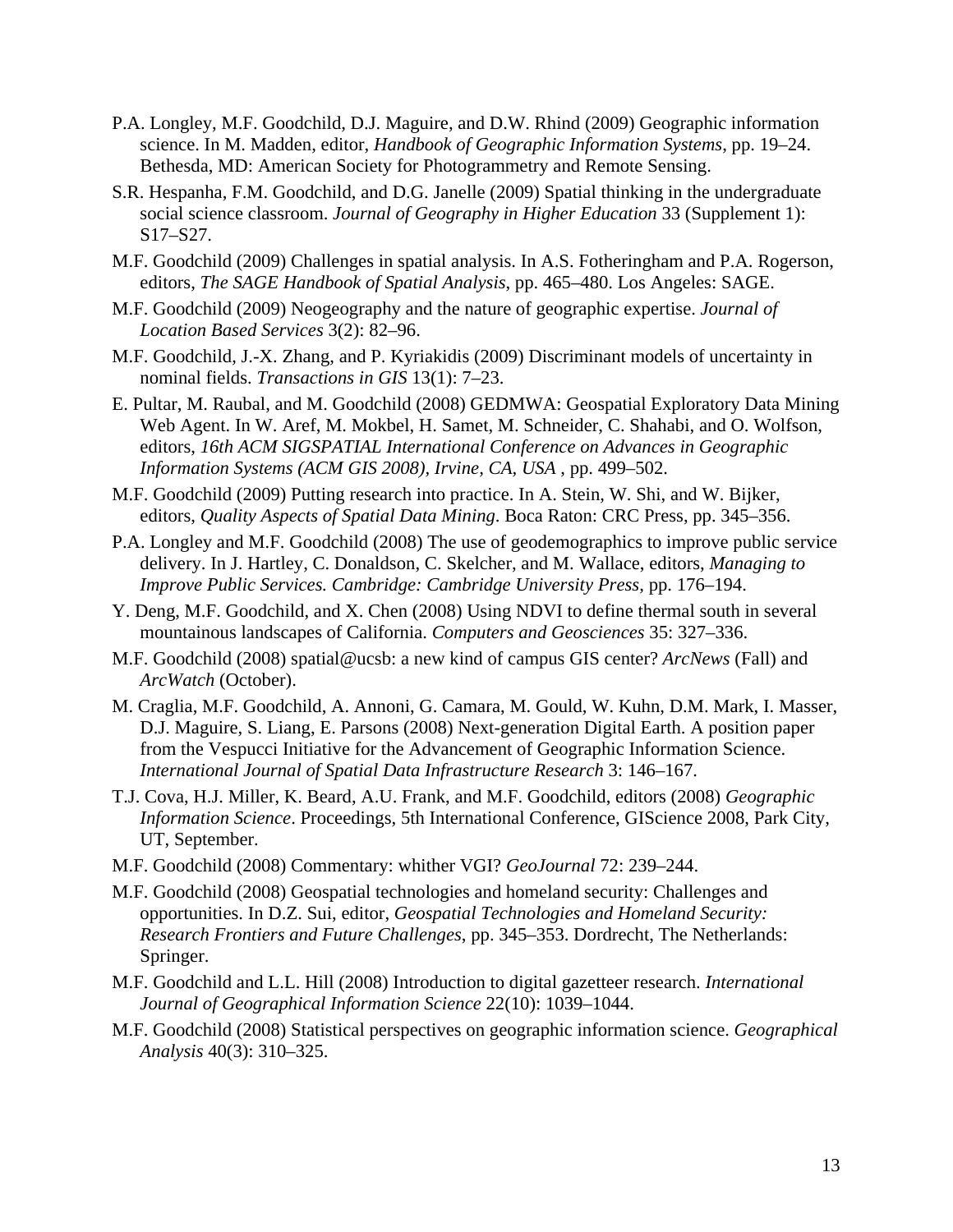- M.F. Goodchild (2008) Assertion and authority: the science of user-generated geographic content. *Proceedings of the Colloquium for Andrew U. Frank's 60th Birthday*. GeoInfo 39. Department of Geoinformation and Cartography, Vienna University of Technology.
- M.F. Goodchild (2008) Spatial accuracy 2.0. In J.-X. Zhang and M.F. Goodchild, editors, *Spatial Uncertainty*, Proceedings of the Eighth International Symposium on Spatial Accuracy Assessment in Natural Resources and Environmental Sciences, Volume 1. Liverpool: World Academic Union, pp. 1–7.
- J.-X. Zhang and M.F. Goodchild, editors (2008) *Spatial Uncertainty*. Proceedings of the Eighth International Symposium on Spatial Accuracy Assessment in Natural Resources and Environmental Sciences, Volume 1. Liverpool: World Academic Union.
- Y. Liu, M.F. Goodchild, Q. Guo, Y. Tian, and L. Wu (2008) Towards a general field model and its order in GIS. *International Journal of Geographical Information Science* 22(6): 623–643.
- M.F. Goodchild (2008) *Theoretical Geography* (1962): William Bunge. In P. Hubbard, R. Kitchin, and G. Valentine, editors, *Key Texts in Human Geography*. Los Angeles: SAGE, pp.  $9-16.$
- X.H. Liu, P.C. Kyriakidis, and M.F. Goodchild (2008) Population-density estimation using regression and area-to-point kriging. *International Journal of Geographical Information Science* 22(4–5): 431–447.
- M.F. Goodchild and A. Glennon (2008) Representation and computation of geographic dynamics. In K.S. Hornsby and M. Yuan, editors, *Understanding Dynamics of Geographic Domains.* Boca Raton: CRC Press, pp. 13–30.
- M.F. Goodchild (2008) Epilogue: Intelligent systems for GIScience: Where next? A GIScience perspective. In P. Agarwal and A. Skupin, editors, *Self-Organizing Maps: Applications in Geographic Information Science*. Chichester: Wiley, pp. 195–199.
- K. Grossner, K.C. Clarke, and M.F. Goodchild (2008) Defining a Digital Earth system. *Transactions in GIS* 12(1): 145–160.
- M.F. Goodchild (2008) Foreword; Imprecision and Spatial Uncertainty; Spatial Data Analysis. In S. Shekhar and Hui Xiong, editors, *Encyclopedia of GIS*. New York: Springer.
- M.F. Goodchild (2008) The use cases of digital earth. *International Journal of Digital Earth*  $1(1): 31-42.$
- M.F. Goodchild (2008) Digital earth; geographic information science; spatial autocorrelation; National Center for Geographic Information and Analysis. In K.K. Kemp, editor, *Encyclopedia of Geographic Information Science*. Thousand Oaks, CA: SAGE.
- M.F. Goodchild (2008) Combining space and time: new potential for temporal GIS. In A.K. Knowles, editor, *Placing History: How Maps, Spatial Data, and GIS Are Changing Historical Scholarship*. Redlands, CA: ESRI Press, pp. 179–198.
- M.F. Goodchild (2007) Citizens as sensors: the world of volunteered geography. *GeoJournal* 69(4): 211-221.
- M.J. de Smith, M.F. Goodchild, and P.A. Longley (2007) *Geospatial Analysis: A Comprehensive Guide to Principles, Techniques and Software Tools*. Second Edition. Winchelsea: Winchelsea Press.
- M.F. Goodchild (2007) Citizens as sensors: Web 2.0 and the volunteering of geographic information. *Geofocus* 7: 8–10.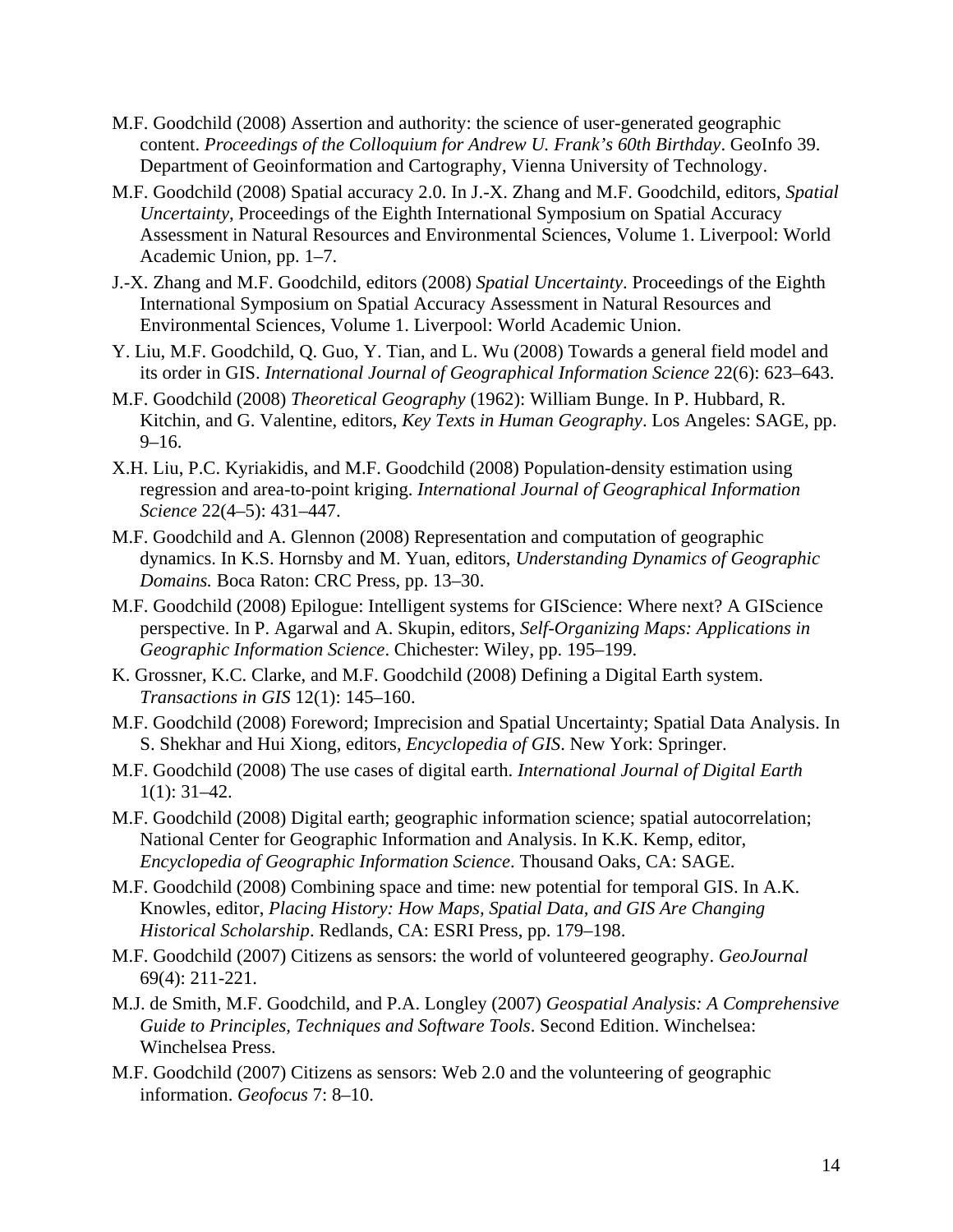- M.F. Goodchild (2008) Geographic information science: the grand challenges. In J.P. Wilson and A.S. Fotheringham, editors, *The Handbook of Geographic Information Science*. Malden, MA: Blackwell, pp. 596–608.
- M.F. Goodchild (2007) Citizens as voluntary sensors: spatial data infrastructure in the world of Web 2.0. *International Journal of Spatial Data Infrastructures Research* 2: 24–32.
- M.F. Goodchild (2007) The Morris Hansen Lecture 2006: Statistical perspectives on social science. *Journal of Official Statistics* 23(3): 1–15.
- M.F. Goodchild (2007) Towards user-centric description of data quality. *Proceedings,Spatial Data Quality 2007 (International Symposium on Spatial DataQuality), Enschede, Netherlands, June 13-15.*
- M.F. Goodchild (2007) Geography prospers from GIS. *ArcWatch* (April).
- M.F. Goodchild, M. Yuan, and T.J. Cova (2007) Towards a general theory of geographic representation in GIS. *International Journal of Geographical Information Science* 21(3): 239–260.
- M.F. Goodchild (2007) Recognition of GIS critical. *GIM International* 21(4).
- D.J. Janelle (2007) Expanding the social sciences with mapping and GIS. In D.S. Sinton and J.J. Lund, editors, *Understanding Place: GIS and Mapping across the Curriculum*. Redlands, CA: ESRI Press, pp. 77–82.

# **6. Presentations**

The following presentations have described the work of the center to audiences worldwide.

### *6.1 Presentations by Goodchild*

- "Spatial by Design: Understanding the Special Role of GIS." Keynote, GeoDesign Summit, Redlands, January 2010.
- "Geographical Information Systems and Science: Today and Tomorrow." Opening keynote, Workshop on GIS Technology and Applications, Indian Institute of Technology, Bombay, December 2009.
- "Uncertainty in Geographical Information." Workshop on GIS Technology and Applications, Indian Institute of Technology, Bombay, December 2009.
- "The Changing Face of GIS." Michigan State University, October 2009.
- "The Changing Face of GIS." Capital Normal University, Beijing, October 2009.
- "Geographic Information Systems and Science: Today and Tomorrow." Keynote Address, International Conference on Mining Science and Technology, Xuzhou, October 2009.
- "The Changing Face of GIS." Keynote Address, International Conference on Mining Science and Technology, Xuzhou, October 2009.
- "Virtual Geographic Environments as Collective Constructions." Wuhan University, October 2009.
- "Enabling Analysis in Space and Time." Opening Keynote, International Symposium on Spatial Analysis, Spatio-Temporal Data Modeling and Data Mining (ISSA 2009), Wuhan, October.
- "The Changing Face of GIS." Keynote Address, GIS in the Humanities and Social Sciences 2009, Taipei, October.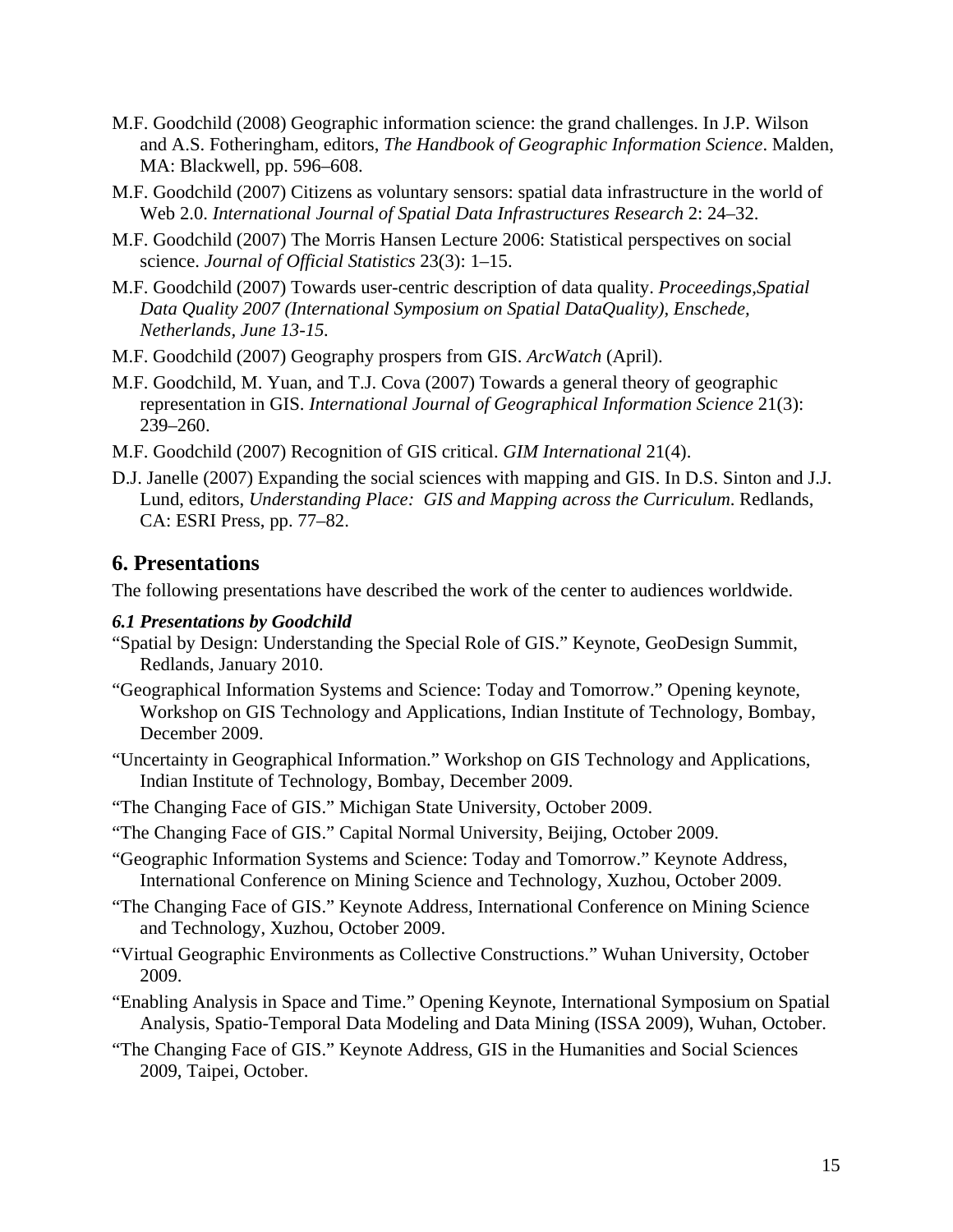- "Enabling Analysis in Space and Time." Opening Keynote, Conference on "The Dynamics of Space-Time Use: Measurement, Patterns, and Consequences." Ohio State University, October 2009.
- "The Changing Face of GIS." Institute for Remote Sensing Applications, Chinese Academy of Sciences, Beijing, September 2009.
- "Digital Earth: A Decadal Assessment." Sixth International Symposium on Digital Earth, Beijing, September 2009.
- "The Changing Face of GIS." Opening Keynote, 17th International Conference on Geoinformatics, George Mason University, August 2009.
- "The Quality of Geospatial Context." First International Workshop on Quality of Context (QuaCon 2009), Stuttgart, June 2009.
- "California Reality and Nova Scotia Dreaming." Tech Social, Nova Scotia Community College, Middleton, June 2009.
- "The Changing Face of GIS." Geomatics Atlantic, Wolfville, Nova Scotia, June 2009.
- "Formalizing Place in Geographic Information Systems." Conference on Place, Health and Equity, University of Washington, May 2009.
- "Geographic Information Systems and Science: Today and Tomorrow." University of California, Merced, April 2009.
- "Citizens as Sensors: The World of Volunteered Geography." GeoJournal Plenary Lecture, Association of American Geographers, Las Vegas, March 2009.
- "Business Opportunities in the Evolving Geoweb." University of Mary Washington, March 2009.
- "SDI: Now What?" Istitut Cartografic de Catalunya, Barcelona, February 2009.
- "The Geospatial Web: A State of the Art Report." INPE, Sao Jose dos Campos, Brazil, February 2009.
- "Geographic Information Systems and Science: Today and Tomorrow." University of Minnesota, January 2009.
- "Citizens as Sensors: Web 2.0 and the World of Volunteered Geography." University of Western Ontario, December 2008.
- "Geography and Geospatial Science: Today and Tomorrow." Centers for Disease Control and Prevention, Atlanta, December 2008.
- "Citizens as Sensors: Volunteered Geographic Information." World University Network Virtual Seminar in NeoGeography, December 2008.
- "Geographic Information in the World of Web 2.0." Borchert Lecture, University of Minnesota, November 2008.
- "Simulation, Modeling, and Digital Earth: Status and Prospects." Digital Earth Summit on Geoinformatics: Tools for Global Change Research. Potsdam, November 2008.
- "Spatial@ucsb: Perspectives for Teaching and Research." National Geographic Society, November 2008.
- "GIS and GIScience: Today and Tomorrow." Chinese Academy of Sciences, Beijing; Sichuan University, Chengdu; Chinese Academy of Sciences, Lanzhou; Chinese Academy of Sciences, Urumqi; Wuhan University; October 2008.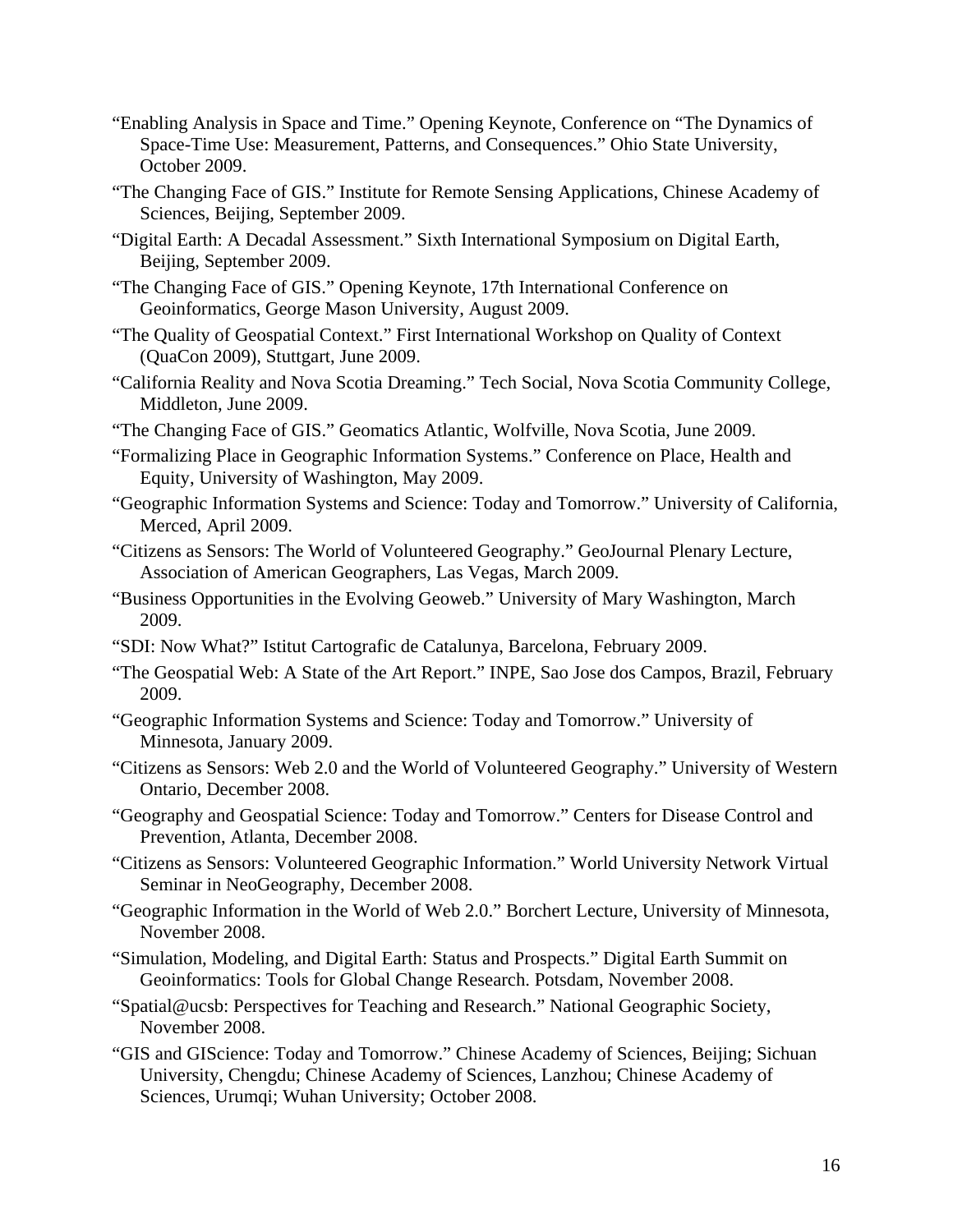"Fundamental Spatial Concepts." Wuhan University, October 2008.

- "A Geostatistical Framework for Geospatial Data Analysis and Modeling across Multiple Spatial and Temporal Scales." NGA Academic Research Program conference, Washington DC, September 2008.
- "Virtual Geographic Environments as Collective Constructions." Keynote Address, International Workshop on Indoor Spatial Awareness, Seoul, August 2008.
- "Successful Response Starts with a Map: Improving Geospatial Support for Disaster Management." Special Lecture, Korean Research Institute for Human Settlements, Seoul, August 2008.
- "The Geospatial Web: A State of the Art Report." Keynote Address, IEEE Conference on Semantic Computing, Santa Clara, August 2008.
- "Top Down or Bottom Up: Geographic Data Production and Web 2.0." Keynote Address, GeoWeb 2008, Vancouver, July.
- "Assertion and Authority: User-Generated Geographic Content." Keynote Address, GI-Forum 2008, Salzburg, July.
- "Authority and Assertion: The Science of User-Generated Geographic Content." Colloquium for Andrew U. Frank's 60th Birthday, Vienna University of Technology, June 2008.
- "Spatial Accuracy 2.0." Keynote Address, Eighth International Symposium on Spatial Accuracy Assessment in Natural Resources and Environmental Sciences, Shanghai, June 2008.
- "Representation of Geospatial Futures." National University of Ireland, Maynooth, May 2008.
- "GIS 101." Isoscapes Conference, Santa Barbara, April 2008.
- "The Future of GIS and Geospatial Technology in Our Changing World." Oak Ridge National Laboratory and the University of Tennessee, March 2008.
- "SKIing for GIScience." First Annual Conference on Spatial Knowledge and Intelligence, Fernie, BC, February 2008.
- "GIS Frontiers in Transportation." University of California Transportation Center annual student conference, UC Santa Barbara, January 2008.
- "Virtual Geographic Environments as Collective Constructions." Opening keynote, International Conference on Developments in Visualization and Virtual Environments in Geographic Information Science, Chinese University of Hong Kong, January 2008.
- "The Global Positioning System: Where Are We Now?" Ventura College, November 2007.
- "Citizens as Sensors: The World of Volunteered Geography." Festival International de Geographie, St-Dié-des-Vosges, France, October 2007; Minghi Distinguished Lecture, University of South Carolina, February 2008; ESRI, March 2008.
- "Geographic Information Science for Sustainability." Conference on Geographical Concepts in the Academy: Sustainability, GIS, and the World, Clark University, September 2007.
- "Transportation and GIScience." Transportation Research Board, Washington, September 2007.
- "GIS, Map Accuracy, and Statistics." Joint Statistical Meetings, Salt Lake City, August 2007.
- "Towards User-Centric Description of Data Quality." Technical University of Munich, July 2008.
- "Culture in Place: New Geospatial Tools for the Humanities." University of California, Los Angeles, May 2008.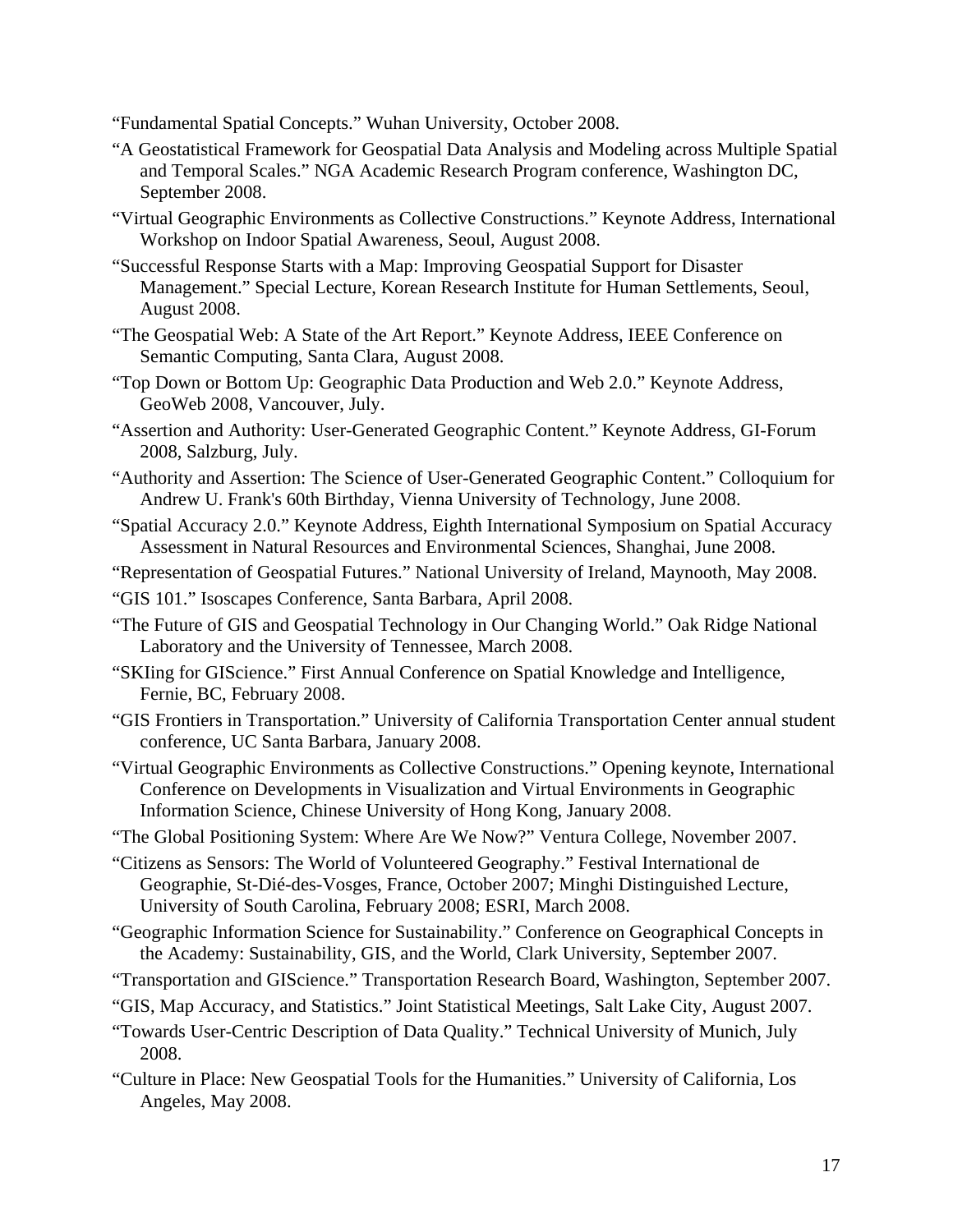"Successful Response Starts with a Map: Improving Geospatial Support for Disaster Management." University of Mary Washington, October 2007.

"Fundamental Spatial Concepts." ESRI, May 2008.

- "The Case for Space." Curtin University, November 2007; Temple University, November 2007; Ryerson University, November 2007.
- "The Spatial Web: Visions for a Geospatial World." Los Angeles County Health Department, February 2008.
- "Representation and Computation of Geographic Dynamics." Keynote, 13th European Community GI and GIS Workshop, Porto, July 2007; Curtin University, November 2007.
- "The Spatial Web: Visions for a Geographically Enabled World." Willamette University, September 2007; University of Mary Washington, October 2007; Charles Drew University, October 2007; Curtin University, November 2007.
- "A Brief History of Geospatial Data Modeling." University of Nebraska, Lincoln, April 2008.

#### *6.2 Presentations by Janelle*

- "The Education Challenge for Building a Nation of Spatial Thinkers." Workforce Panel, University Consortium for Geographic Information Science, UCGIS Winter Meeting, Washington, DC, February 2010.
- "Spatio-Temporal Approaches to Understanding Human Behaviour and Social Organization, GIS in the Humanities and Social Sciences." International Conference 2009, Taipei, Taiwan, October 2009.
- "Spatial Perspectives on Analysis for Curriculum Enhancement in the Social Sciences." Special Session on Spatially Integrated Social Science, Association of American Geographers, Los Vegas NV, March 2009.
- "Perspectives on Time Geography and Space-time Tracking at Individual and Ecological Levels." The Three G's (GPS, GIS and Genes) Environment Interaction Research Workshop, University of California, San Diego, San Diego CA. February 2009.
- Three presentations: (1) "Spatio-temporal approaches in the social and behavioral sciences," (2) "Perspectives on time-space convergence, (3) "Spatial concepts and spatial reasoning in the social sciences," Australian Research Council Research Network on Spatially Integrated Social Science (ARCRNSISS), Summer School for Research Higher Degree Students. University of Queensland, Brisbane, Australia, February 2009.
- "spatial@ucsb and spatial concepts in undergraduate education." Specialist Meeting on Spatial Concepts in GIS and Design, Santa Barbara, December 2008. (with Karl Grossner).
- "A Spatial Literacy Initiative for Undergraduate Education at UCSB." ThinkSpatial Brown-bag Forum, University of California, Santa Barbara, October 2008. (with Michael Goodchild)
- "Spatial Literacy, Geographical Information Technologies, and Solutions to Societal Problems." Board of Directors of UCSB Alumni Association, Santa Barbara CA, October 2008. (with V Noronha, R Church, and J Sopher).
- "Spatial Concepts and Spatial Reasoning in the Social Sciences." International Workshop on Spatial Cognition and Learning, Freiburg, Germany, September 2008.
- "SPACE (Spatial Perspectives on Analysis for Curriculum Enhancement)" Poster, 2008. Course Curriculum and Laboratory Improvement (CCLI) PI Conference, sponsored by the National